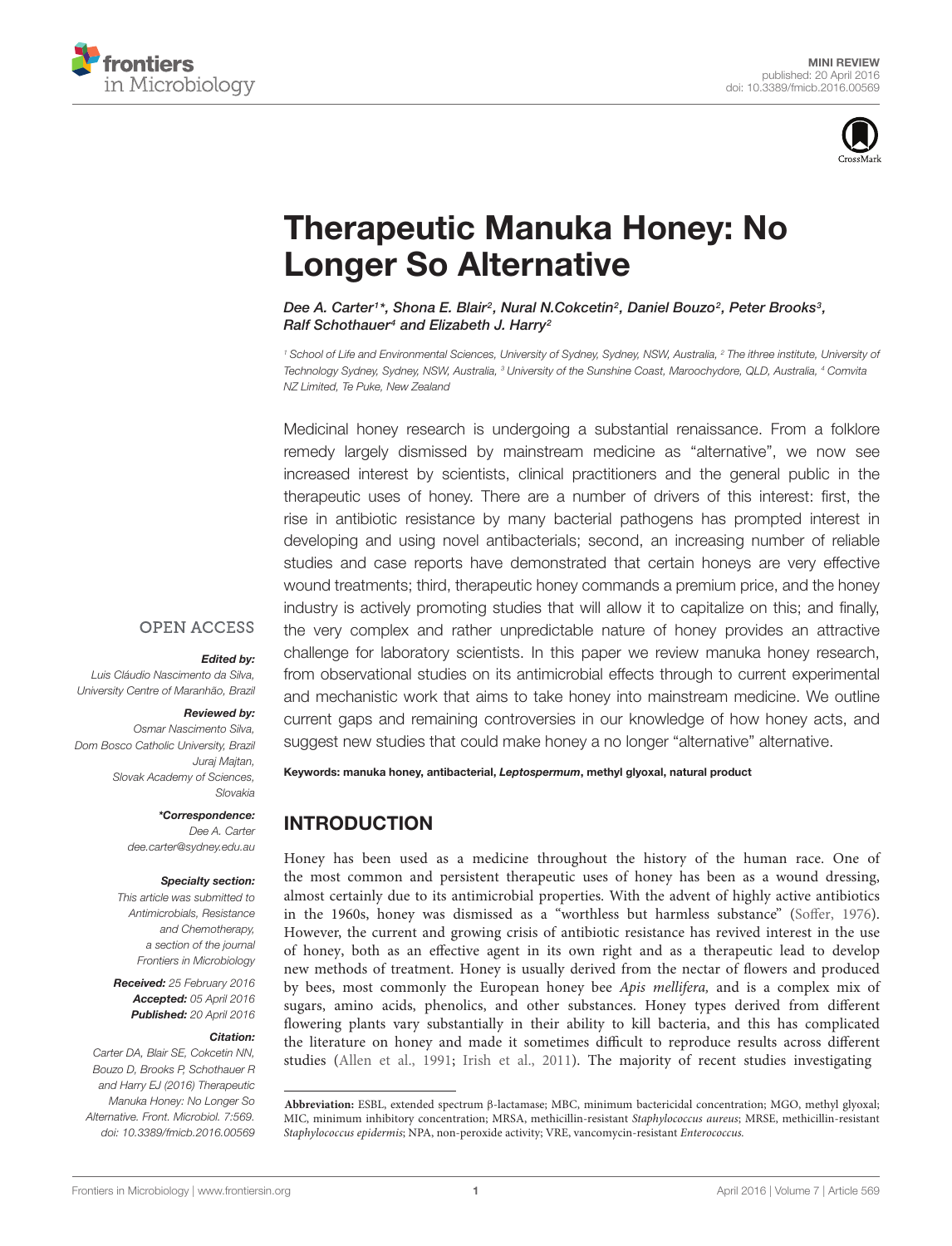the mechanism of action of honey have focused on wellcharacterized, standardized active manuka honey produced by certain Leptospermum species native to New Zealand and Australia, which has been registered as a wound care product with appropriate medical regulatory bodies. Thus, unless otherwise specified, this review will focus on manuka honey.

# CHEMICAL ANALYSES OF ACTIVE MANUKA HONEY

Professor Peter Molan of Waikato University, New Zealand, was the first to report the unusual activity of manuka honey and began testing its action against a wide range of different bacterial species in the mid 1980s. However, while it was clear that even low concentrations of manuka honey killed bacterial pathogens, the specific active ingredient responsible for this remained elusive for many years. High sugar and low pH make honey inhibitory to microbial growth, but activity remains when these are diluted to negligible levels. Many different types of honey also produce hydrogen peroxide when glucose oxidase, which is derived from the honey bee, reacts with glucose and water. However, in manuka honey hydrogen peroxide production is relatively low and can be neutralized by catalase, yet activity still remains. The cause of this remaining activity, dubbed "nonperoxide activity" or NPA, was finally revealed in 2008, when two laboratories independently identified methyl glyoxal (MGO) in manuka honey [\(Adams et al.,](#page-8-2) [2008;](#page-8-2) [Mavric et al.,](#page-9-1) [2008\)](#page-9-1). MGO results from the spontaneous dehydration of its precursor dihydroxyacetone (DHA), a naturally occurring phytochemical found in the nectar of flowers of Leptospermum scoparium, Leptospermum polygalifolium, and some related Leptospermum species native to New Zealand and Australia [\(Adams et al.,](#page-8-3) [2009;](#page-8-3) [Williams et al.,](#page-9-2) [2014;](#page-9-2) [Norton et al.,](#page-9-3) [2015\)](#page-9-3). MGO can react relatively non-specifically with macromolecules such as DNA, RNA and proteins [\(Adams et al.,](#page-8-2) [2008;](#page-8-2) [Mavric et al.,](#page-9-1) [2008;](#page-9-1) [Majtan et al.,](#page-9-4) [2014b\)](#page-9-4), and could theoretically be toxic to mammalian cells [\(Kalapos,](#page-8-4) [2008\)](#page-8-4). However, there is no evidence of damage to host cells when manuka honey is either consumed orally or used as a wound dressing; indeed honey appears to stimulate healing and reduce scarring when applied to wounds [\(Biglari et al.,](#page-8-5) [2013;](#page-8-5) [Majtan,](#page-9-5) [2014;](#page-9-5) [Dart et al.,](#page-8-6) [2015\)](#page-8-6). How it exerts this apparently selective toxicity to bacterial cells is not known.

High levels of MGO or hydrogen peroxide usually produce the most active honey, however, the correlation is not always perfect suggesting other components of honey may modulate activity [\(Molan,](#page-9-6) [2008;](#page-9-6) [Kwakman et al.,](#page-8-7) [2011;](#page-8-7) [Chen et al.,](#page-8-8) [2012;](#page-8-8) [Lu et al.,](#page-9-7) [2013\)](#page-9-7). Bee defensin-1, an antimicrobial beederived peptide is responsible for activity in Revamil honey, an active honey produced from an undisclosed source, but this appears to be structurally modified and inactive in manuka honey [\(Kwakman et al.,](#page-8-7) [2011;](#page-8-7) [Majtan et al.,](#page-9-8) [2012\)](#page-9-8). The level of leptosin, a glycoside found exclusively in Leptospermum honey, correlates with potency and may modulate the antimicrobial activity of manuka honey [\(Kato et al.,](#page-8-9) [2012\)](#page-8-9). Similarly, various phenolic compounds with potential antimicrobial activity can

be present, particularly in darker colored honeys, and although these occur at levels that are unlikely to be inhibitory on their own they may synergize with one another or other components of honey to produce or alter activity [\(Estevinho et al.,](#page-8-10) [2008;](#page-8-10) [Stephens et al.,](#page-9-9) [2010\)](#page-9-9). Phenolics can also act as antioxidants and may be responsible for anti-inflammatory and wound-healing properties of honey [\(Stephens et al.,](#page-9-9) [2010\)](#page-9-9). It should be noted that not all Leptospermum species produce active honey, and even within L. scoparium and L. polygalifolium honey MGO levels can range from  $∼100$  to  $>1200$  ppm [\(Windsor et al.,](#page-10-0) [2012\)](#page-10-0). A survey of Australian honey activity found honey sourced from Leptospermum plants growing around the New South Wales– Queensland border was particularly active, but whether this is due to plant, soil, climate or other factors is not known [\(Irish et al.,](#page-8-1) [2011\)](#page-8-1).

# THE INHIBITION OF PATHOGENS BY **HONEY**

Honey has been tested in vitro on a diverse range of pathogens, particularly those that can colonize the skin, wounds and mucosal membranes, where topical honey treatment is possible. To date, in vitro assays have found manuka honey can effectively inhibit all problematic bacterial pathogens tested (summarized in **[Table 1](#page-2-0)**). Of particular interest is that clinical isolates with multiple drug resistance (MDR) phenotypes have no reduction in their sensitivity to honey, indicating a broad spectrum of action that is unlike any known antimicrobial [\(Willix et al.,](#page-10-1) [1992;](#page-10-1) [Blair and Carter,](#page-8-11) [2005;](#page-8-11) [George and Cutting,](#page-8-12) [2007;](#page-8-12) [Tan et al.,](#page-9-10) [2009\)](#page-9-10). In addition, attempts to generate honey-resistant strains in the laboratory have not been successful and there have been no reports of clinical isolate with acquired resistance to honey [\(Blair](#page-8-13) [et al.,](#page-8-13) [2009;](#page-8-13) [Cooper et al.,](#page-8-14) [2010\)](#page-8-14).

As well as inhibiting planktonic cells, honey can disperse and kill bacteria living in biofilms. Biofilms are communities of cells that are generally enclosed in a self-produced extracellular matrix and found adhering to surfaces, including wounds, teeth, mucosal surfaces, and implanted devices. Microbes resident in biofilms are protected from antimicrobial agents and they can cause persistent, non-resolving infections. Manuka honey disrupts cellular aggregates [\(Maddocks et al.,](#page-9-11) [2012;](#page-9-11) [Roberts](#page-9-12) [et al.,](#page-9-12) [2012\)](#page-9-12) and prevents the formation of biofilms by a wide range of problematic pathogens, including Streptococcus and Staphylococcus species, Pseudomonas aeruginosa, Escherichia coli, Proteus mirabilis, Enterobacter cloacae, Acinetobacter baumannii, and Klebsiella pneumonia [\(Maddocks et al.,](#page-9-11) [2012,](#page-9-11) [2013;](#page-9-13) [Lu et al.,](#page-9-14) [2014;](#page-9-14) [Majtan et al.,](#page-9-15) [2014a;](#page-9-15) [Halstead et al.,](#page-8-15) [2016\)](#page-8-15) Importantly, honey can also disrupt established biofilms and kill resident cells, although a higher concentration is required than for planktonic cells [\(Okhiria et al.,](#page-9-16) [2009;](#page-9-16) [Maddocks et al.,](#page-9-13) [2013;](#page-9-13) [Lu](#page-9-14) [et al.,](#page-9-14) [2014;](#page-9-14) [Majtan et al.,](#page-9-15) [2014a\)](#page-9-15). Very recently, manuka honey was tested on a multispecies biofilm containing Staphylococcus aureus, Streptococcus agalactiae, Pseudomonas aeruginosa, and Enterococcus faecalis and was found to reduce viability of all species but E. faecalis, which could not be eradicated [\(Sojka et al.,](#page-9-17) [2016\)](#page-9-17). This has clear clinical implications for using honey on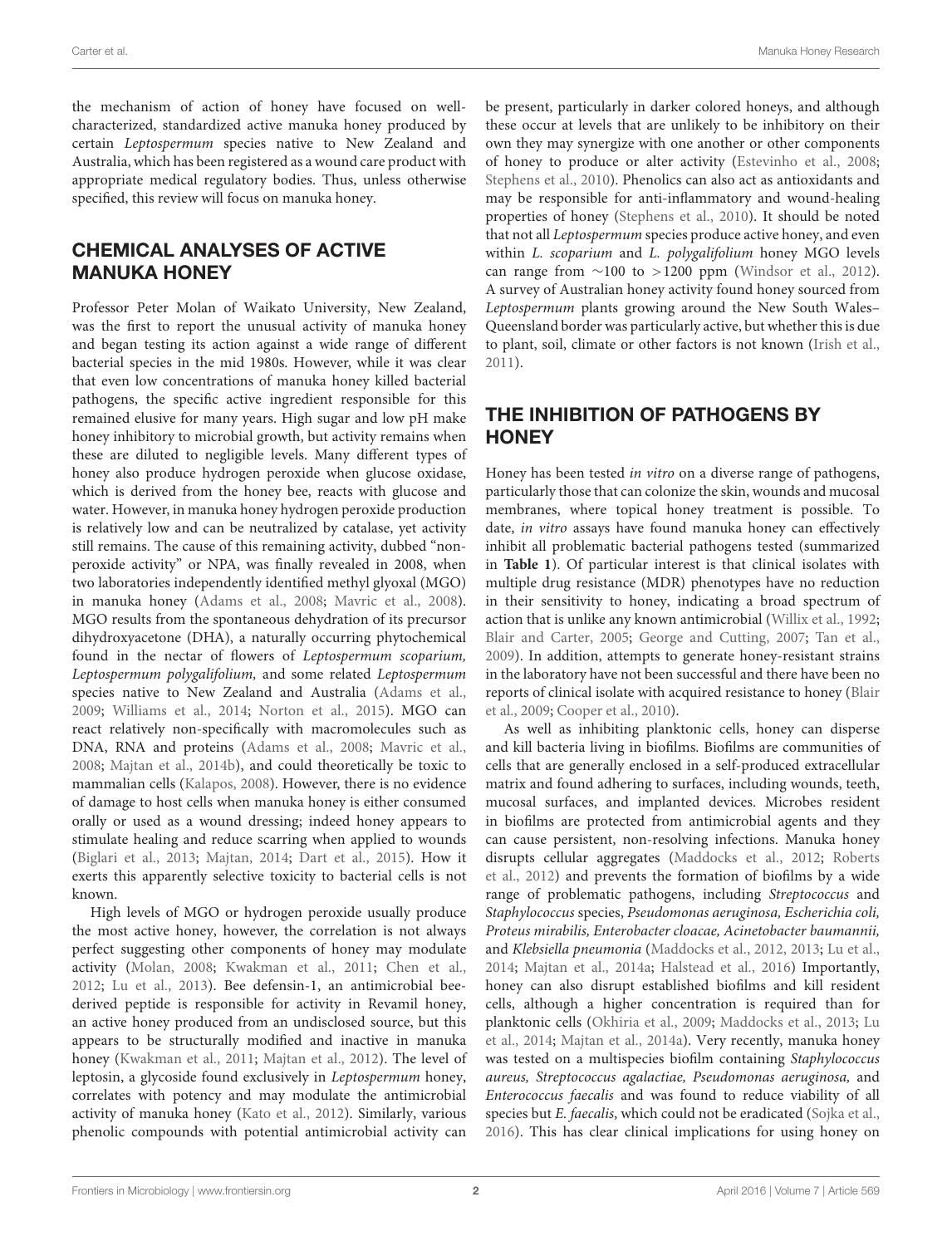### <span id="page-2-0"></span>TABLE 1 | Bacterial species found to be susceptible to therapeutic manuka honey.

| Bacterial species <sup>1</sup>  | No. isolates <sup>2</sup> | Honey type <sup>3</sup>       | MIC $({\%v/v})^4$    | Reference                    |
|---------------------------------|---------------------------|-------------------------------|----------------------|------------------------------|
| Acinetobacter baumannii         | 11 $(C)$                  | Medihoney <sup>®</sup> (AUST) | $6 - 8$ <sup>S</sup> | George and Cutting, 2007     |
|                                 | 1(C)                      | Medical manuka 1              | 6 <sup>S</sup>       | Carnwath et al., 2014        |
|                                 | 1 <sub>(C)</sub>          | Medical manuka 2              | $10^{S}$             |                              |
|                                 | 1 <sub>(C)</sub>          | Manuka 20+ (UB)               | $4^{\text{S}}$       |                              |
|                                 | 1 <sup>(C)</sup>          | Manuka 10+ (UB)               | $12^{\text{S}}$      |                              |
| Acinetobacter calcoaceticus     | 4                         | Medihoney <sup>®</sup> (AUST) | $8.1^{\text{S}}$     | Blair et al., 2009           |
| Actinomyces pyogenes            | 1 <sub>(C)</sub>          | Manuka (1)                    | $5^{\text{S}}$       | Allen and Molan, 1997        |
| Alcaligenes faecalis            | 1 $(C)$                   | Manuka 10+ (CNZ)              | 25                   | Mundo et al., 2004           |
| <b>Bacillus cereus</b>          | 1 <sub>(C)</sub>          | Manuka 10+ (CNZ)              | 25                   |                              |
| Bacillus stearothermophilus     | 1 <sub>(C)</sub>          | Manuka 10+ (CNZ)              | 50                   |                              |
| <b>Bacillus subtilis</b>        | 1                         | Manuka 10+ (CNZ)              | 10                   | Balan et al., 2016           |
| Burkholderia ambifaria          | 4 (C)                     | Woundcare 18+ (CUK/NZ)        | 4.5                  | Jenkins et al., 2015b        |
| Burkholderia anthina            | 4 (C)                     | Woundcare 18+ (CUK/NZ)        | 4.25                 |                              |
| Burkholderia cenocepacia        | 15 $(C)$                  | Woundcare 18+ (CUK/NZ)        | 4.5                  |                              |
| Burkholderia cepacia            | 20 (C)                    | Manuka (2)                    | $2 - 5^{\rm S}$      | Cooper et al., 2000          |
|                                 | $6($ C $)$                | Woundcare 18+ (CUK/NZ)        | 5.2                  | Jenkins et al., 2015b        |
| Burkholderia cepacia complex    | 4 (C)                     | Woundcare 18+ (CUK/NZ)        | $\overline{4}$       |                              |
| Burkholderia cepacia group K    | 3 <sup>(C)</sup>          | Woundcare 18+ (CUK/NZ)        | 4.3                  |                              |
| Burkholderia multivorans        | 10 $(C)$                  | Woundcare 18+ (CUK/NZ)        | 4.6                  |                              |
| Burkholderia pyrrocinia         | 2 (C)                     | Woundcare 18+ (CUK/NZ)        | 5                    |                              |
| Burkholderia stabilis           | 1 <sub>(C)</sub>          | Woundcare 18+ (CUK/NZ)        | 5                    |                              |
| Burkholderia vietnamensis       | $5($ C $)$                | Woundcare 18+ (CUK/NZ)        | 4.8                  |                              |
| Citrobacter freundii            | $\mathbf{2}$              | Medihoney <sup>®</sup> (AUST) | $9.1^{\text{S}}$     | Blair et al., 2009           |
| Clostridium difficile           | 3(2C)                     | Woundcare 18+ (CNZ)           | 6.25                 | Hammond and Donkor, 2013     |
| Enterobacter aerogenes          | 1                         | Medihoney <sup>®</sup> (AUST) | $13.8^{S}$           | Blair et al., 2009           |
|                                 | 1 <sup>(C)</sup>          | Manuka 16+ (SG)               | $11.9^{S}$           | Lin et al., 2011             |
| Enterobacter agglomerans        | 1                         | Medihoney <sup>®</sup> (AUST) | $7^{\text{S}}$       | Blair et al., 2009           |
| Enterobacter clocae             | $6($ C $)$                | Medihoney <sup>®</sup> (AUST) | 6                    | George and Cutting, 2007     |
|                                 | 18                        | Medihoney <sup>®</sup> (AUST) | $11.8^{S}$           | Blair et al., 2009           |
|                                 | 1 <sup>(C)</sup>          | Manuka 16+ (SG)               | $10.65^{S}$          | Lin et al., 2011             |
| <b>ESBL</b> producing           | 1                         | Manuka 16+ (SG)               | 5.9 <sup>S</sup>     |                              |
| Enterobacter clocae             |                           |                               |                      |                              |
| ESBL producing Enterobacter sp. | $\mathbf{1}$              | Manuka 16+ (SG)               | 5.9 <sup>S</sup>     |                              |
| Enterococcus faecalis           | 3 <sup>(C)</sup>          | Medihoney <sup>®</sup> (AUST) | $6 - 8$              | George and Cutting, 2007     |
|                                 | 1 <sub>(C)</sub>          | Medical manuka 1              | $8^{\text{S}}$       | Carnwath et al., 2014        |
|                                 | 1 <sub>(C)</sub>          | Medical manuka 2              | $12^{\text{S}}$      |                              |
|                                 | 1 (C)                     | Manuka 20+ (UB)               | 6 <sup>S</sup>       |                              |
|                                 | 1 $(C)$                   | Manuka 10+ (UB)               | $10^{\text{S}}$      |                              |
| Enterococcus sp.                | $7($ C $)$                | Manuka (3)                    | $4.7 - 5^{\text{S}}$ | Cooper et al., 2002b         |
|                                 | 3 <sup>(C)</sup>          | Medihoney <sup>®</sup> (AUST) | 6                    | George and Cutting, 2007     |
| <b>VRE</b>                      | 20                        | Manuka (3)                    | $3.8 - 5^{\text{S}}$ | Cooper et al., 2002b         |
|                                 | 20 (C)                    | Medihoney <sup>®</sup> (AUST) | $6 - 8$              | George and Cutting, 2007     |
| Escherichia coli                | 10(C)                     | Medihoney <sup>®</sup> (AUST) | $6 - 8$              |                              |
|                                 | $\mathbf{1}$              | Medical manuka 3              | $5^{\text{S}}$       | Wilkinson and Cavanagh, 2005 |
|                                 | $\mathbf{1}$              | Medihoney                     | $2.5^{\text{S}}$     |                              |
|                                 | $\mathbf{1}$              | Manuka 10+ (CNZ)              | 20                   | Balan et al., 2016           |
|                                 | $\mathrel{\mathsf{g}}$    | Medihoney <sup>®</sup> (AUST) | $7.5^{\text{S}}$     | Blair et al., 2009           |
|                                 | 1 <sub>(C)</sub>          | Medical manuka 1              | $6^{\text{S}}$       | Carnwath et al., 2014        |
|                                 | 1 <sub>(C)</sub>          | Medical manuka 2              | $10^{\text{S}}$      |                              |
|                                 | 1 <sub>(C)</sub>          | Manuka 20+ (UB)               | $4^{\mathbb{S}}$     |                              |
|                                 | 1 (C)                     | Manuka 10+ (UB)               | $8^{\text{S}}$       |                              |
|                                 | $\mathbf{1}$              | Manuka 16+ (SG)               | 6.9 <sup>S</sup>     | Lin et al., 2011             |

(Continued)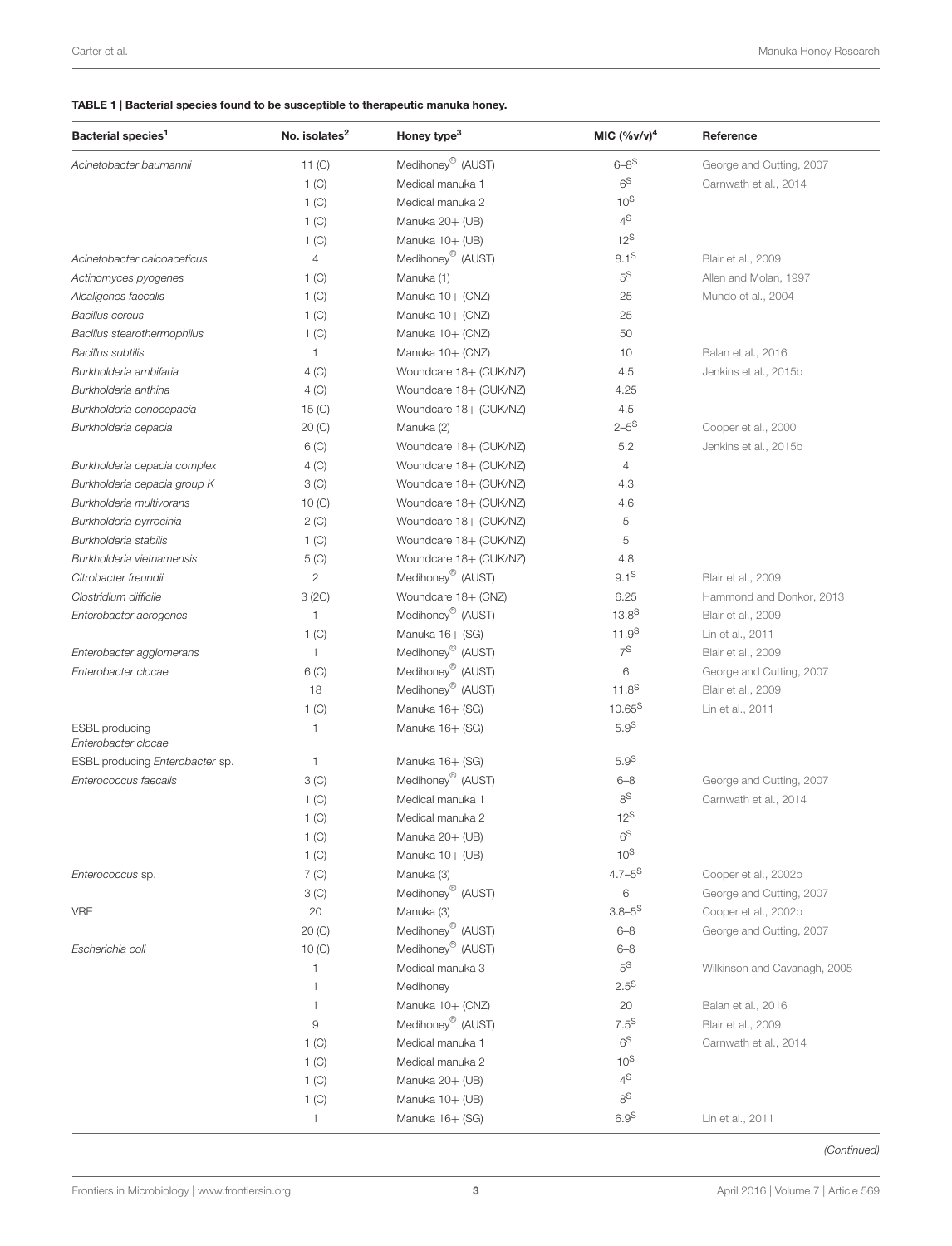### TABLE 1 | Continued

| $\mathbf{1}$<br>$12.5^{S}$<br>Manuka 25+ (CNZ)<br>Sherlock et al., 2010<br>12.0<br>1 (C)<br>Woundcare 18+ (CUK/NZ)<br>Cooper et al., 2010<br>$4.7 - 5.5^S$<br>3<br>ESBL producing Escherichia coli<br>Manuka 16+ (SG)<br>Lin et al., 2011<br>50<br>Escherichia coli 0157:H7<br>1 (C)<br>Manuka 10+ (CNZ)<br>Mundo et al., 2004<br>10<br>$\mathbf{1}$<br>Manuka 10+ (CNZ)<br>Balan et al., 2016<br>$10^{S}$<br>Helicobacter pylori<br>28 (C)<br>Manuka (AHNZ)<br>Osato et al., 1999<br>$5^{\text{S}}$<br>$7($ C $)$<br>Manuka (2)<br>Al Somal et al., 1994<br>$10^{S}$<br>1 <sup>(C)</sup><br>Manuka (1)<br>Allen and Molan, 1997<br>Klebsiella pneumonia<br>Medihoney <sup>®</sup> (AUST)<br>$6 - 8$<br>12 (C)<br>George and Cutting, 2007<br>Medihoney <sup>®</sup> (AUST)<br>13 <sup>S</sup><br>$\overline{7}$<br>Blair et al., 2009<br>Manuka 10+ (CNZ)<br>Listeria monocytogenes<br>$\mathbf{1}$<br>20<br>Balan et al., 2016<br>Medihoney <sup>®</sup> (AUST)<br>$7.8^{\text{S}}$<br>$\mathbf{1}$<br>Morganella morganii<br>Blair et al., 2009<br>$5^{\text{S}}$<br>Nocardia asteroides<br>1 (C)<br>Manuka (1)<br>Allen and Molan, 1997<br>Proteus mirabilis<br>1<br>Manuka (1)<br>10.8<br>Willix et al., 1992<br>20<br>Proteus vulgaris<br>$\overline{1}$<br>Manuka 10+ (CNZ)<br>Balan et al., 2016<br>$5.5 - 8.7$<br>Cooper and Molan, 1999<br>Pseudomonas spp.<br>20 (C)<br>Manuka (2)<br>$4 - 9^S$<br>Pseudomonas aeruginosa<br>$17($ C $)$<br>Manuka (3)<br>Cooper et al., 2002a<br>15.7<br>$\mathbf{1}$<br>Manuka (1)<br>Willix et al., 1992<br>Medihoney <sup>®</sup> (AUST)<br>20 (C)<br>$12 - 14$<br>George and Cutting, 2007<br>$2.5^{\text{S}}$<br>Wilkinson and Cavanagh, 2005<br>$\mathbf{1}$<br>Medical manuka 3; Medihoney<br>20<br>112 $(C)$<br>Manuka (AUST UB)<br>Mullai and Menon, 2007<br>10<br>$\mathbf{1}$<br>Manuka (AUST UB)<br>40 (E)<br>Manuka (AUST UB)<br>20<br>56 (C)<br>Woundcare 18+ (CUK/NZ)<br>7.3<br>Jenkins et al., 2015b<br>1 <sup>(C)</sup><br>Manuka MGO550<br>12.5<br>Anthimidou and Mossialos, 2012<br>$8^{\text{S}}$<br>1 (C)<br>Medical manuka 1<br>Carnwath et al., 2014<br>$10^{S}$<br>1 (C)<br>Medical manuka 2<br>8 <sup>S</sup><br>Manuka 20+ (UB)<br>1 (C)<br>10 <sup>S</sup><br>Manuka 10+ (UB)<br>1 <sup>(C)</sup><br>Medihoney <sup>®</sup> (CNZ)<br>3(2C)<br>10-30%<br>Kronda et al., 2013<br>Woundcare 18+ (CUK/NZ)<br>6<br>$\mathbf{1}$<br>Jenkins and Cooper, 2012<br>$\mathbf{1}$<br>Medical manuka 4<br>12<br>Roberts et al., 2012<br>Medihoney <sup>®</sup> (CNZ)<br>2(1C)<br>$10 - 30$<br>Maddocks et al., 2013<br>$9.5^{\text{S}}$<br>$\mathbf{1}$<br>Manuka (3)<br>Henriques et al., 2011<br>$12.5^{S}$<br>$\overline{1}$<br>Manuka 25+ (CNZ)<br>Sherlock et al., 2010<br>15.7<br>$\overline{1}$<br>Woundcare 18+ (CUK/NZ)<br>Cooper et al., 2010<br>20<br>Salmonella enteritidis<br>$\mathbf{1}$<br>Manuka 10+ (CNZ)<br>Balan et al., 2016<br>6.8 <sup>S</sup><br>$\overline{1}$<br>Manuka 16+ (SG)<br>Lin et al., 2011<br>$6.8^{\text{S}}$<br>Salmonella mississippi<br>$\mathbf{1}$<br>Manuka 16+ (SG)<br>Salmonella typhimurium<br>Manuka 10+ (CNZ)<br>50<br>Mundo et al., 2004<br>1 <sub>(C)</sub><br>Manuka 10+ (CNZ)<br>20<br>$\mathbf{1}$<br>Balan et al., 2016<br>$6.8 - 7.5$ <sup>S</sup><br>$\mathbf{2}$<br>Manuka 16+ (SG)<br>Lin et al., 2011<br>9.4<br>$\mathbf{1}$<br>Manuka (1)<br>Willix et al., 1992<br>Serratia marcescens<br>Medihoney <sup>®</sup> (AUST)<br>$14.8^{S}$<br>1<br>Blair et al., 2009<br>$7.58^{S}$<br>Shigella flexneri<br>1 (C)<br>Manuka 16+ (SG)<br>Lin et al., 2011<br>Shigella sonnei<br>$\mathbf{1}$<br>Manuka 10+ (CNZ)<br>10<br>Balan et al., 2016<br>6.6S<br>1 (C)<br>Manuka 16+ (SG)<br>Lin et al., 2011<br>$5^{\mathsf{S}}$<br>1 (C)<br>Staphylococcus aureus<br>Manuka (1)<br>Allen and Molan, 1997<br>2.7<br>Manuka (1)<br>Willix et al., 1992<br>$\mathbf{1}$<br>Medihoney <sup>®</sup> (AUST)<br>$4.4^{\mathbb{S}}$<br>$\mathbf{2}$<br>Blair et al., 2009 | Bacterial species <sup>1</sup> | No. isolates <sup>2</sup> | Honey type <sup>3</sup> | MIC $({\%v/v})^4$ | Reference |
|------------------------------------------------------------------------------------------------------------------------------------------------------------------------------------------------------------------------------------------------------------------------------------------------------------------------------------------------------------------------------------------------------------------------------------------------------------------------------------------------------------------------------------------------------------------------------------------------------------------------------------------------------------------------------------------------------------------------------------------------------------------------------------------------------------------------------------------------------------------------------------------------------------------------------------------------------------------------------------------------------------------------------------------------------------------------------------------------------------------------------------------------------------------------------------------------------------------------------------------------------------------------------------------------------------------------------------------------------------------------------------------------------------------------------------------------------------------------------------------------------------------------------------------------------------------------------------------------------------------------------------------------------------------------------------------------------------------------------------------------------------------------------------------------------------------------------------------------------------------------------------------------------------------------------------------------------------------------------------------------------------------------------------------------------------------------------------------------------------------------------------------------------------------------------------------------------------------------------------------------------------------------------------------------------------------------------------------------------------------------------------------------------------------------------------------------------------------------------------------------------------------------------------------------------------------------------------------------------------------------------------------------------------------------------------------------------------------------------------------------------------------------------------------------------------------------------------------------------------------------------------------------------------------------------------------------------------------------------------------------------------------------------------------------------------------------------------------------------------------------------------------------------------------------------------------------------------------------------------------------------------------------------------------------------------------------------------------------------------------------------------------------------------------------------------------------------------------------------------------------------------------------------------------------------------------------------------------------------------------------------------------------------------------------------------------------------------------------------------------------------------------------------------------------------------------------------------------------------------------------------------------------------------------------------------------------------------------------------|--------------------------------|---------------------------|-------------------------|-------------------|-----------|
|                                                                                                                                                                                                                                                                                                                                                                                                                                                                                                                                                                                                                                                                                                                                                                                                                                                                                                                                                                                                                                                                                                                                                                                                                                                                                                                                                                                                                                                                                                                                                                                                                                                                                                                                                                                                                                                                                                                                                                                                                                                                                                                                                                                                                                                                                                                                                                                                                                                                                                                                                                                                                                                                                                                                                                                                                                                                                                                                                                                                                                                                                                                                                                                                                                                                                                                                                                                                                                                                                                                                                                                                                                                                                                                                                                                                                                                                                                                                                                              |                                |                           |                         |                   |           |
|                                                                                                                                                                                                                                                                                                                                                                                                                                                                                                                                                                                                                                                                                                                                                                                                                                                                                                                                                                                                                                                                                                                                                                                                                                                                                                                                                                                                                                                                                                                                                                                                                                                                                                                                                                                                                                                                                                                                                                                                                                                                                                                                                                                                                                                                                                                                                                                                                                                                                                                                                                                                                                                                                                                                                                                                                                                                                                                                                                                                                                                                                                                                                                                                                                                                                                                                                                                                                                                                                                                                                                                                                                                                                                                                                                                                                                                                                                                                                                              |                                |                           |                         |                   |           |
|                                                                                                                                                                                                                                                                                                                                                                                                                                                                                                                                                                                                                                                                                                                                                                                                                                                                                                                                                                                                                                                                                                                                                                                                                                                                                                                                                                                                                                                                                                                                                                                                                                                                                                                                                                                                                                                                                                                                                                                                                                                                                                                                                                                                                                                                                                                                                                                                                                                                                                                                                                                                                                                                                                                                                                                                                                                                                                                                                                                                                                                                                                                                                                                                                                                                                                                                                                                                                                                                                                                                                                                                                                                                                                                                                                                                                                                                                                                                                                              |                                |                           |                         |                   |           |
|                                                                                                                                                                                                                                                                                                                                                                                                                                                                                                                                                                                                                                                                                                                                                                                                                                                                                                                                                                                                                                                                                                                                                                                                                                                                                                                                                                                                                                                                                                                                                                                                                                                                                                                                                                                                                                                                                                                                                                                                                                                                                                                                                                                                                                                                                                                                                                                                                                                                                                                                                                                                                                                                                                                                                                                                                                                                                                                                                                                                                                                                                                                                                                                                                                                                                                                                                                                                                                                                                                                                                                                                                                                                                                                                                                                                                                                                                                                                                                              |                                |                           |                         |                   |           |
|                                                                                                                                                                                                                                                                                                                                                                                                                                                                                                                                                                                                                                                                                                                                                                                                                                                                                                                                                                                                                                                                                                                                                                                                                                                                                                                                                                                                                                                                                                                                                                                                                                                                                                                                                                                                                                                                                                                                                                                                                                                                                                                                                                                                                                                                                                                                                                                                                                                                                                                                                                                                                                                                                                                                                                                                                                                                                                                                                                                                                                                                                                                                                                                                                                                                                                                                                                                                                                                                                                                                                                                                                                                                                                                                                                                                                                                                                                                                                                              |                                |                           |                         |                   |           |
|                                                                                                                                                                                                                                                                                                                                                                                                                                                                                                                                                                                                                                                                                                                                                                                                                                                                                                                                                                                                                                                                                                                                                                                                                                                                                                                                                                                                                                                                                                                                                                                                                                                                                                                                                                                                                                                                                                                                                                                                                                                                                                                                                                                                                                                                                                                                                                                                                                                                                                                                                                                                                                                                                                                                                                                                                                                                                                                                                                                                                                                                                                                                                                                                                                                                                                                                                                                                                                                                                                                                                                                                                                                                                                                                                                                                                                                                                                                                                                              |                                |                           |                         |                   |           |
|                                                                                                                                                                                                                                                                                                                                                                                                                                                                                                                                                                                                                                                                                                                                                                                                                                                                                                                                                                                                                                                                                                                                                                                                                                                                                                                                                                                                                                                                                                                                                                                                                                                                                                                                                                                                                                                                                                                                                                                                                                                                                                                                                                                                                                                                                                                                                                                                                                                                                                                                                                                                                                                                                                                                                                                                                                                                                                                                                                                                                                                                                                                                                                                                                                                                                                                                                                                                                                                                                                                                                                                                                                                                                                                                                                                                                                                                                                                                                                              |                                |                           |                         |                   |           |
|                                                                                                                                                                                                                                                                                                                                                                                                                                                                                                                                                                                                                                                                                                                                                                                                                                                                                                                                                                                                                                                                                                                                                                                                                                                                                                                                                                                                                                                                                                                                                                                                                                                                                                                                                                                                                                                                                                                                                                                                                                                                                                                                                                                                                                                                                                                                                                                                                                                                                                                                                                                                                                                                                                                                                                                                                                                                                                                                                                                                                                                                                                                                                                                                                                                                                                                                                                                                                                                                                                                                                                                                                                                                                                                                                                                                                                                                                                                                                                              |                                |                           |                         |                   |           |
|                                                                                                                                                                                                                                                                                                                                                                                                                                                                                                                                                                                                                                                                                                                                                                                                                                                                                                                                                                                                                                                                                                                                                                                                                                                                                                                                                                                                                                                                                                                                                                                                                                                                                                                                                                                                                                                                                                                                                                                                                                                                                                                                                                                                                                                                                                                                                                                                                                                                                                                                                                                                                                                                                                                                                                                                                                                                                                                                                                                                                                                                                                                                                                                                                                                                                                                                                                                                                                                                                                                                                                                                                                                                                                                                                                                                                                                                                                                                                                              |                                |                           |                         |                   |           |
|                                                                                                                                                                                                                                                                                                                                                                                                                                                                                                                                                                                                                                                                                                                                                                                                                                                                                                                                                                                                                                                                                                                                                                                                                                                                                                                                                                                                                                                                                                                                                                                                                                                                                                                                                                                                                                                                                                                                                                                                                                                                                                                                                                                                                                                                                                                                                                                                                                                                                                                                                                                                                                                                                                                                                                                                                                                                                                                                                                                                                                                                                                                                                                                                                                                                                                                                                                                                                                                                                                                                                                                                                                                                                                                                                                                                                                                                                                                                                                              |                                |                           |                         |                   |           |
|                                                                                                                                                                                                                                                                                                                                                                                                                                                                                                                                                                                                                                                                                                                                                                                                                                                                                                                                                                                                                                                                                                                                                                                                                                                                                                                                                                                                                                                                                                                                                                                                                                                                                                                                                                                                                                                                                                                                                                                                                                                                                                                                                                                                                                                                                                                                                                                                                                                                                                                                                                                                                                                                                                                                                                                                                                                                                                                                                                                                                                                                                                                                                                                                                                                                                                                                                                                                                                                                                                                                                                                                                                                                                                                                                                                                                                                                                                                                                                              |                                |                           |                         |                   |           |
|                                                                                                                                                                                                                                                                                                                                                                                                                                                                                                                                                                                                                                                                                                                                                                                                                                                                                                                                                                                                                                                                                                                                                                                                                                                                                                                                                                                                                                                                                                                                                                                                                                                                                                                                                                                                                                                                                                                                                                                                                                                                                                                                                                                                                                                                                                                                                                                                                                                                                                                                                                                                                                                                                                                                                                                                                                                                                                                                                                                                                                                                                                                                                                                                                                                                                                                                                                                                                                                                                                                                                                                                                                                                                                                                                                                                                                                                                                                                                                              |                                |                           |                         |                   |           |
|                                                                                                                                                                                                                                                                                                                                                                                                                                                                                                                                                                                                                                                                                                                                                                                                                                                                                                                                                                                                                                                                                                                                                                                                                                                                                                                                                                                                                                                                                                                                                                                                                                                                                                                                                                                                                                                                                                                                                                                                                                                                                                                                                                                                                                                                                                                                                                                                                                                                                                                                                                                                                                                                                                                                                                                                                                                                                                                                                                                                                                                                                                                                                                                                                                                                                                                                                                                                                                                                                                                                                                                                                                                                                                                                                                                                                                                                                                                                                                              |                                |                           |                         |                   |           |
|                                                                                                                                                                                                                                                                                                                                                                                                                                                                                                                                                                                                                                                                                                                                                                                                                                                                                                                                                                                                                                                                                                                                                                                                                                                                                                                                                                                                                                                                                                                                                                                                                                                                                                                                                                                                                                                                                                                                                                                                                                                                                                                                                                                                                                                                                                                                                                                                                                                                                                                                                                                                                                                                                                                                                                                                                                                                                                                                                                                                                                                                                                                                                                                                                                                                                                                                                                                                                                                                                                                                                                                                                                                                                                                                                                                                                                                                                                                                                                              |                                |                           |                         |                   |           |
|                                                                                                                                                                                                                                                                                                                                                                                                                                                                                                                                                                                                                                                                                                                                                                                                                                                                                                                                                                                                                                                                                                                                                                                                                                                                                                                                                                                                                                                                                                                                                                                                                                                                                                                                                                                                                                                                                                                                                                                                                                                                                                                                                                                                                                                                                                                                                                                                                                                                                                                                                                                                                                                                                                                                                                                                                                                                                                                                                                                                                                                                                                                                                                                                                                                                                                                                                                                                                                                                                                                                                                                                                                                                                                                                                                                                                                                                                                                                                                              |                                |                           |                         |                   |           |
|                                                                                                                                                                                                                                                                                                                                                                                                                                                                                                                                                                                                                                                                                                                                                                                                                                                                                                                                                                                                                                                                                                                                                                                                                                                                                                                                                                                                                                                                                                                                                                                                                                                                                                                                                                                                                                                                                                                                                                                                                                                                                                                                                                                                                                                                                                                                                                                                                                                                                                                                                                                                                                                                                                                                                                                                                                                                                                                                                                                                                                                                                                                                                                                                                                                                                                                                                                                                                                                                                                                                                                                                                                                                                                                                                                                                                                                                                                                                                                              |                                |                           |                         |                   |           |
|                                                                                                                                                                                                                                                                                                                                                                                                                                                                                                                                                                                                                                                                                                                                                                                                                                                                                                                                                                                                                                                                                                                                                                                                                                                                                                                                                                                                                                                                                                                                                                                                                                                                                                                                                                                                                                                                                                                                                                                                                                                                                                                                                                                                                                                                                                                                                                                                                                                                                                                                                                                                                                                                                                                                                                                                                                                                                                                                                                                                                                                                                                                                                                                                                                                                                                                                                                                                                                                                                                                                                                                                                                                                                                                                                                                                                                                                                                                                                                              |                                |                           |                         |                   |           |
|                                                                                                                                                                                                                                                                                                                                                                                                                                                                                                                                                                                                                                                                                                                                                                                                                                                                                                                                                                                                                                                                                                                                                                                                                                                                                                                                                                                                                                                                                                                                                                                                                                                                                                                                                                                                                                                                                                                                                                                                                                                                                                                                                                                                                                                                                                                                                                                                                                                                                                                                                                                                                                                                                                                                                                                                                                                                                                                                                                                                                                                                                                                                                                                                                                                                                                                                                                                                                                                                                                                                                                                                                                                                                                                                                                                                                                                                                                                                                                              |                                |                           |                         |                   |           |
|                                                                                                                                                                                                                                                                                                                                                                                                                                                                                                                                                                                                                                                                                                                                                                                                                                                                                                                                                                                                                                                                                                                                                                                                                                                                                                                                                                                                                                                                                                                                                                                                                                                                                                                                                                                                                                                                                                                                                                                                                                                                                                                                                                                                                                                                                                                                                                                                                                                                                                                                                                                                                                                                                                                                                                                                                                                                                                                                                                                                                                                                                                                                                                                                                                                                                                                                                                                                                                                                                                                                                                                                                                                                                                                                                                                                                                                                                                                                                                              |                                |                           |                         |                   |           |
|                                                                                                                                                                                                                                                                                                                                                                                                                                                                                                                                                                                                                                                                                                                                                                                                                                                                                                                                                                                                                                                                                                                                                                                                                                                                                                                                                                                                                                                                                                                                                                                                                                                                                                                                                                                                                                                                                                                                                                                                                                                                                                                                                                                                                                                                                                                                                                                                                                                                                                                                                                                                                                                                                                                                                                                                                                                                                                                                                                                                                                                                                                                                                                                                                                                                                                                                                                                                                                                                                                                                                                                                                                                                                                                                                                                                                                                                                                                                                                              |                                |                           |                         |                   |           |
|                                                                                                                                                                                                                                                                                                                                                                                                                                                                                                                                                                                                                                                                                                                                                                                                                                                                                                                                                                                                                                                                                                                                                                                                                                                                                                                                                                                                                                                                                                                                                                                                                                                                                                                                                                                                                                                                                                                                                                                                                                                                                                                                                                                                                                                                                                                                                                                                                                                                                                                                                                                                                                                                                                                                                                                                                                                                                                                                                                                                                                                                                                                                                                                                                                                                                                                                                                                                                                                                                                                                                                                                                                                                                                                                                                                                                                                                                                                                                                              |                                |                           |                         |                   |           |
|                                                                                                                                                                                                                                                                                                                                                                                                                                                                                                                                                                                                                                                                                                                                                                                                                                                                                                                                                                                                                                                                                                                                                                                                                                                                                                                                                                                                                                                                                                                                                                                                                                                                                                                                                                                                                                                                                                                                                                                                                                                                                                                                                                                                                                                                                                                                                                                                                                                                                                                                                                                                                                                                                                                                                                                                                                                                                                                                                                                                                                                                                                                                                                                                                                                                                                                                                                                                                                                                                                                                                                                                                                                                                                                                                                                                                                                                                                                                                                              |                                |                           |                         |                   |           |
|                                                                                                                                                                                                                                                                                                                                                                                                                                                                                                                                                                                                                                                                                                                                                                                                                                                                                                                                                                                                                                                                                                                                                                                                                                                                                                                                                                                                                                                                                                                                                                                                                                                                                                                                                                                                                                                                                                                                                                                                                                                                                                                                                                                                                                                                                                                                                                                                                                                                                                                                                                                                                                                                                                                                                                                                                                                                                                                                                                                                                                                                                                                                                                                                                                                                                                                                                                                                                                                                                                                                                                                                                                                                                                                                                                                                                                                                                                                                                                              |                                |                           |                         |                   |           |
|                                                                                                                                                                                                                                                                                                                                                                                                                                                                                                                                                                                                                                                                                                                                                                                                                                                                                                                                                                                                                                                                                                                                                                                                                                                                                                                                                                                                                                                                                                                                                                                                                                                                                                                                                                                                                                                                                                                                                                                                                                                                                                                                                                                                                                                                                                                                                                                                                                                                                                                                                                                                                                                                                                                                                                                                                                                                                                                                                                                                                                                                                                                                                                                                                                                                                                                                                                                                                                                                                                                                                                                                                                                                                                                                                                                                                                                                                                                                                                              |                                |                           |                         |                   |           |
|                                                                                                                                                                                                                                                                                                                                                                                                                                                                                                                                                                                                                                                                                                                                                                                                                                                                                                                                                                                                                                                                                                                                                                                                                                                                                                                                                                                                                                                                                                                                                                                                                                                                                                                                                                                                                                                                                                                                                                                                                                                                                                                                                                                                                                                                                                                                                                                                                                                                                                                                                                                                                                                                                                                                                                                                                                                                                                                                                                                                                                                                                                                                                                                                                                                                                                                                                                                                                                                                                                                                                                                                                                                                                                                                                                                                                                                                                                                                                                              |                                |                           |                         |                   |           |
|                                                                                                                                                                                                                                                                                                                                                                                                                                                                                                                                                                                                                                                                                                                                                                                                                                                                                                                                                                                                                                                                                                                                                                                                                                                                                                                                                                                                                                                                                                                                                                                                                                                                                                                                                                                                                                                                                                                                                                                                                                                                                                                                                                                                                                                                                                                                                                                                                                                                                                                                                                                                                                                                                                                                                                                                                                                                                                                                                                                                                                                                                                                                                                                                                                                                                                                                                                                                                                                                                                                                                                                                                                                                                                                                                                                                                                                                                                                                                                              |                                |                           |                         |                   |           |
|                                                                                                                                                                                                                                                                                                                                                                                                                                                                                                                                                                                                                                                                                                                                                                                                                                                                                                                                                                                                                                                                                                                                                                                                                                                                                                                                                                                                                                                                                                                                                                                                                                                                                                                                                                                                                                                                                                                                                                                                                                                                                                                                                                                                                                                                                                                                                                                                                                                                                                                                                                                                                                                                                                                                                                                                                                                                                                                                                                                                                                                                                                                                                                                                                                                                                                                                                                                                                                                                                                                                                                                                                                                                                                                                                                                                                                                                                                                                                                              |                                |                           |                         |                   |           |
|                                                                                                                                                                                                                                                                                                                                                                                                                                                                                                                                                                                                                                                                                                                                                                                                                                                                                                                                                                                                                                                                                                                                                                                                                                                                                                                                                                                                                                                                                                                                                                                                                                                                                                                                                                                                                                                                                                                                                                                                                                                                                                                                                                                                                                                                                                                                                                                                                                                                                                                                                                                                                                                                                                                                                                                                                                                                                                                                                                                                                                                                                                                                                                                                                                                                                                                                                                                                                                                                                                                                                                                                                                                                                                                                                                                                                                                                                                                                                                              |                                |                           |                         |                   |           |
|                                                                                                                                                                                                                                                                                                                                                                                                                                                                                                                                                                                                                                                                                                                                                                                                                                                                                                                                                                                                                                                                                                                                                                                                                                                                                                                                                                                                                                                                                                                                                                                                                                                                                                                                                                                                                                                                                                                                                                                                                                                                                                                                                                                                                                                                                                                                                                                                                                                                                                                                                                                                                                                                                                                                                                                                                                                                                                                                                                                                                                                                                                                                                                                                                                                                                                                                                                                                                                                                                                                                                                                                                                                                                                                                                                                                                                                                                                                                                                              |                                |                           |                         |                   |           |
|                                                                                                                                                                                                                                                                                                                                                                                                                                                                                                                                                                                                                                                                                                                                                                                                                                                                                                                                                                                                                                                                                                                                                                                                                                                                                                                                                                                                                                                                                                                                                                                                                                                                                                                                                                                                                                                                                                                                                                                                                                                                                                                                                                                                                                                                                                                                                                                                                                                                                                                                                                                                                                                                                                                                                                                                                                                                                                                                                                                                                                                                                                                                                                                                                                                                                                                                                                                                                                                                                                                                                                                                                                                                                                                                                                                                                                                                                                                                                                              |                                |                           |                         |                   |           |
|                                                                                                                                                                                                                                                                                                                                                                                                                                                                                                                                                                                                                                                                                                                                                                                                                                                                                                                                                                                                                                                                                                                                                                                                                                                                                                                                                                                                                                                                                                                                                                                                                                                                                                                                                                                                                                                                                                                                                                                                                                                                                                                                                                                                                                                                                                                                                                                                                                                                                                                                                                                                                                                                                                                                                                                                                                                                                                                                                                                                                                                                                                                                                                                                                                                                                                                                                                                                                                                                                                                                                                                                                                                                                                                                                                                                                                                                                                                                                                              |                                |                           |                         |                   |           |
|                                                                                                                                                                                                                                                                                                                                                                                                                                                                                                                                                                                                                                                                                                                                                                                                                                                                                                                                                                                                                                                                                                                                                                                                                                                                                                                                                                                                                                                                                                                                                                                                                                                                                                                                                                                                                                                                                                                                                                                                                                                                                                                                                                                                                                                                                                                                                                                                                                                                                                                                                                                                                                                                                                                                                                                                                                                                                                                                                                                                                                                                                                                                                                                                                                                                                                                                                                                                                                                                                                                                                                                                                                                                                                                                                                                                                                                                                                                                                                              |                                |                           |                         |                   |           |
|                                                                                                                                                                                                                                                                                                                                                                                                                                                                                                                                                                                                                                                                                                                                                                                                                                                                                                                                                                                                                                                                                                                                                                                                                                                                                                                                                                                                                                                                                                                                                                                                                                                                                                                                                                                                                                                                                                                                                                                                                                                                                                                                                                                                                                                                                                                                                                                                                                                                                                                                                                                                                                                                                                                                                                                                                                                                                                                                                                                                                                                                                                                                                                                                                                                                                                                                                                                                                                                                                                                                                                                                                                                                                                                                                                                                                                                                                                                                                                              |                                |                           |                         |                   |           |
|                                                                                                                                                                                                                                                                                                                                                                                                                                                                                                                                                                                                                                                                                                                                                                                                                                                                                                                                                                                                                                                                                                                                                                                                                                                                                                                                                                                                                                                                                                                                                                                                                                                                                                                                                                                                                                                                                                                                                                                                                                                                                                                                                                                                                                                                                                                                                                                                                                                                                                                                                                                                                                                                                                                                                                                                                                                                                                                                                                                                                                                                                                                                                                                                                                                                                                                                                                                                                                                                                                                                                                                                                                                                                                                                                                                                                                                                                                                                                                              |                                |                           |                         |                   |           |
|                                                                                                                                                                                                                                                                                                                                                                                                                                                                                                                                                                                                                                                                                                                                                                                                                                                                                                                                                                                                                                                                                                                                                                                                                                                                                                                                                                                                                                                                                                                                                                                                                                                                                                                                                                                                                                                                                                                                                                                                                                                                                                                                                                                                                                                                                                                                                                                                                                                                                                                                                                                                                                                                                                                                                                                                                                                                                                                                                                                                                                                                                                                                                                                                                                                                                                                                                                                                                                                                                                                                                                                                                                                                                                                                                                                                                                                                                                                                                                              |                                |                           |                         |                   |           |
|                                                                                                                                                                                                                                                                                                                                                                                                                                                                                                                                                                                                                                                                                                                                                                                                                                                                                                                                                                                                                                                                                                                                                                                                                                                                                                                                                                                                                                                                                                                                                                                                                                                                                                                                                                                                                                                                                                                                                                                                                                                                                                                                                                                                                                                                                                                                                                                                                                                                                                                                                                                                                                                                                                                                                                                                                                                                                                                                                                                                                                                                                                                                                                                                                                                                                                                                                                                                                                                                                                                                                                                                                                                                                                                                                                                                                                                                                                                                                                              |                                |                           |                         |                   |           |
|                                                                                                                                                                                                                                                                                                                                                                                                                                                                                                                                                                                                                                                                                                                                                                                                                                                                                                                                                                                                                                                                                                                                                                                                                                                                                                                                                                                                                                                                                                                                                                                                                                                                                                                                                                                                                                                                                                                                                                                                                                                                                                                                                                                                                                                                                                                                                                                                                                                                                                                                                                                                                                                                                                                                                                                                                                                                                                                                                                                                                                                                                                                                                                                                                                                                                                                                                                                                                                                                                                                                                                                                                                                                                                                                                                                                                                                                                                                                                                              |                                |                           |                         |                   |           |
|                                                                                                                                                                                                                                                                                                                                                                                                                                                                                                                                                                                                                                                                                                                                                                                                                                                                                                                                                                                                                                                                                                                                                                                                                                                                                                                                                                                                                                                                                                                                                                                                                                                                                                                                                                                                                                                                                                                                                                                                                                                                                                                                                                                                                                                                                                                                                                                                                                                                                                                                                                                                                                                                                                                                                                                                                                                                                                                                                                                                                                                                                                                                                                                                                                                                                                                                                                                                                                                                                                                                                                                                                                                                                                                                                                                                                                                                                                                                                                              |                                |                           |                         |                   |           |
|                                                                                                                                                                                                                                                                                                                                                                                                                                                                                                                                                                                                                                                                                                                                                                                                                                                                                                                                                                                                                                                                                                                                                                                                                                                                                                                                                                                                                                                                                                                                                                                                                                                                                                                                                                                                                                                                                                                                                                                                                                                                                                                                                                                                                                                                                                                                                                                                                                                                                                                                                                                                                                                                                                                                                                                                                                                                                                                                                                                                                                                                                                                                                                                                                                                                                                                                                                                                                                                                                                                                                                                                                                                                                                                                                                                                                                                                                                                                                                              |                                |                           |                         |                   |           |
|                                                                                                                                                                                                                                                                                                                                                                                                                                                                                                                                                                                                                                                                                                                                                                                                                                                                                                                                                                                                                                                                                                                                                                                                                                                                                                                                                                                                                                                                                                                                                                                                                                                                                                                                                                                                                                                                                                                                                                                                                                                                                                                                                                                                                                                                                                                                                                                                                                                                                                                                                                                                                                                                                                                                                                                                                                                                                                                                                                                                                                                                                                                                                                                                                                                                                                                                                                                                                                                                                                                                                                                                                                                                                                                                                                                                                                                                                                                                                                              |                                |                           |                         |                   |           |
|                                                                                                                                                                                                                                                                                                                                                                                                                                                                                                                                                                                                                                                                                                                                                                                                                                                                                                                                                                                                                                                                                                                                                                                                                                                                                                                                                                                                                                                                                                                                                                                                                                                                                                                                                                                                                                                                                                                                                                                                                                                                                                                                                                                                                                                                                                                                                                                                                                                                                                                                                                                                                                                                                                                                                                                                                                                                                                                                                                                                                                                                                                                                                                                                                                                                                                                                                                                                                                                                                                                                                                                                                                                                                                                                                                                                                                                                                                                                                                              |                                |                           |                         |                   |           |
|                                                                                                                                                                                                                                                                                                                                                                                                                                                                                                                                                                                                                                                                                                                                                                                                                                                                                                                                                                                                                                                                                                                                                                                                                                                                                                                                                                                                                                                                                                                                                                                                                                                                                                                                                                                                                                                                                                                                                                                                                                                                                                                                                                                                                                                                                                                                                                                                                                                                                                                                                                                                                                                                                                                                                                                                                                                                                                                                                                                                                                                                                                                                                                                                                                                                                                                                                                                                                                                                                                                                                                                                                                                                                                                                                                                                                                                                                                                                                                              |                                |                           |                         |                   |           |
|                                                                                                                                                                                                                                                                                                                                                                                                                                                                                                                                                                                                                                                                                                                                                                                                                                                                                                                                                                                                                                                                                                                                                                                                                                                                                                                                                                                                                                                                                                                                                                                                                                                                                                                                                                                                                                                                                                                                                                                                                                                                                                                                                                                                                                                                                                                                                                                                                                                                                                                                                                                                                                                                                                                                                                                                                                                                                                                                                                                                                                                                                                                                                                                                                                                                                                                                                                                                                                                                                                                                                                                                                                                                                                                                                                                                                                                                                                                                                                              |                                |                           |                         |                   |           |
|                                                                                                                                                                                                                                                                                                                                                                                                                                                                                                                                                                                                                                                                                                                                                                                                                                                                                                                                                                                                                                                                                                                                                                                                                                                                                                                                                                                                                                                                                                                                                                                                                                                                                                                                                                                                                                                                                                                                                                                                                                                                                                                                                                                                                                                                                                                                                                                                                                                                                                                                                                                                                                                                                                                                                                                                                                                                                                                                                                                                                                                                                                                                                                                                                                                                                                                                                                                                                                                                                                                                                                                                                                                                                                                                                                                                                                                                                                                                                                              |                                |                           |                         |                   |           |
|                                                                                                                                                                                                                                                                                                                                                                                                                                                                                                                                                                                                                                                                                                                                                                                                                                                                                                                                                                                                                                                                                                                                                                                                                                                                                                                                                                                                                                                                                                                                                                                                                                                                                                                                                                                                                                                                                                                                                                                                                                                                                                                                                                                                                                                                                                                                                                                                                                                                                                                                                                                                                                                                                                                                                                                                                                                                                                                                                                                                                                                                                                                                                                                                                                                                                                                                                                                                                                                                                                                                                                                                                                                                                                                                                                                                                                                                                                                                                                              |                                |                           |                         |                   |           |
|                                                                                                                                                                                                                                                                                                                                                                                                                                                                                                                                                                                                                                                                                                                                                                                                                                                                                                                                                                                                                                                                                                                                                                                                                                                                                                                                                                                                                                                                                                                                                                                                                                                                                                                                                                                                                                                                                                                                                                                                                                                                                                                                                                                                                                                                                                                                                                                                                                                                                                                                                                                                                                                                                                                                                                                                                                                                                                                                                                                                                                                                                                                                                                                                                                                                                                                                                                                                                                                                                                                                                                                                                                                                                                                                                                                                                                                                                                                                                                              |                                |                           |                         |                   |           |
|                                                                                                                                                                                                                                                                                                                                                                                                                                                                                                                                                                                                                                                                                                                                                                                                                                                                                                                                                                                                                                                                                                                                                                                                                                                                                                                                                                                                                                                                                                                                                                                                                                                                                                                                                                                                                                                                                                                                                                                                                                                                                                                                                                                                                                                                                                                                                                                                                                                                                                                                                                                                                                                                                                                                                                                                                                                                                                                                                                                                                                                                                                                                                                                                                                                                                                                                                                                                                                                                                                                                                                                                                                                                                                                                                                                                                                                                                                                                                                              |                                |                           |                         |                   |           |
|                                                                                                                                                                                                                                                                                                                                                                                                                                                                                                                                                                                                                                                                                                                                                                                                                                                                                                                                                                                                                                                                                                                                                                                                                                                                                                                                                                                                                                                                                                                                                                                                                                                                                                                                                                                                                                                                                                                                                                                                                                                                                                                                                                                                                                                                                                                                                                                                                                                                                                                                                                                                                                                                                                                                                                                                                                                                                                                                                                                                                                                                                                                                                                                                                                                                                                                                                                                                                                                                                                                                                                                                                                                                                                                                                                                                                                                                                                                                                                              |                                |                           |                         |                   |           |
|                                                                                                                                                                                                                                                                                                                                                                                                                                                                                                                                                                                                                                                                                                                                                                                                                                                                                                                                                                                                                                                                                                                                                                                                                                                                                                                                                                                                                                                                                                                                                                                                                                                                                                                                                                                                                                                                                                                                                                                                                                                                                                                                                                                                                                                                                                                                                                                                                                                                                                                                                                                                                                                                                                                                                                                                                                                                                                                                                                                                                                                                                                                                                                                                                                                                                                                                                                                                                                                                                                                                                                                                                                                                                                                                                                                                                                                                                                                                                                              |                                |                           |                         |                   |           |
|                                                                                                                                                                                                                                                                                                                                                                                                                                                                                                                                                                                                                                                                                                                                                                                                                                                                                                                                                                                                                                                                                                                                                                                                                                                                                                                                                                                                                                                                                                                                                                                                                                                                                                                                                                                                                                                                                                                                                                                                                                                                                                                                                                                                                                                                                                                                                                                                                                                                                                                                                                                                                                                                                                                                                                                                                                                                                                                                                                                                                                                                                                                                                                                                                                                                                                                                                                                                                                                                                                                                                                                                                                                                                                                                                                                                                                                                                                                                                                              |                                |                           |                         |                   |           |

(Continued)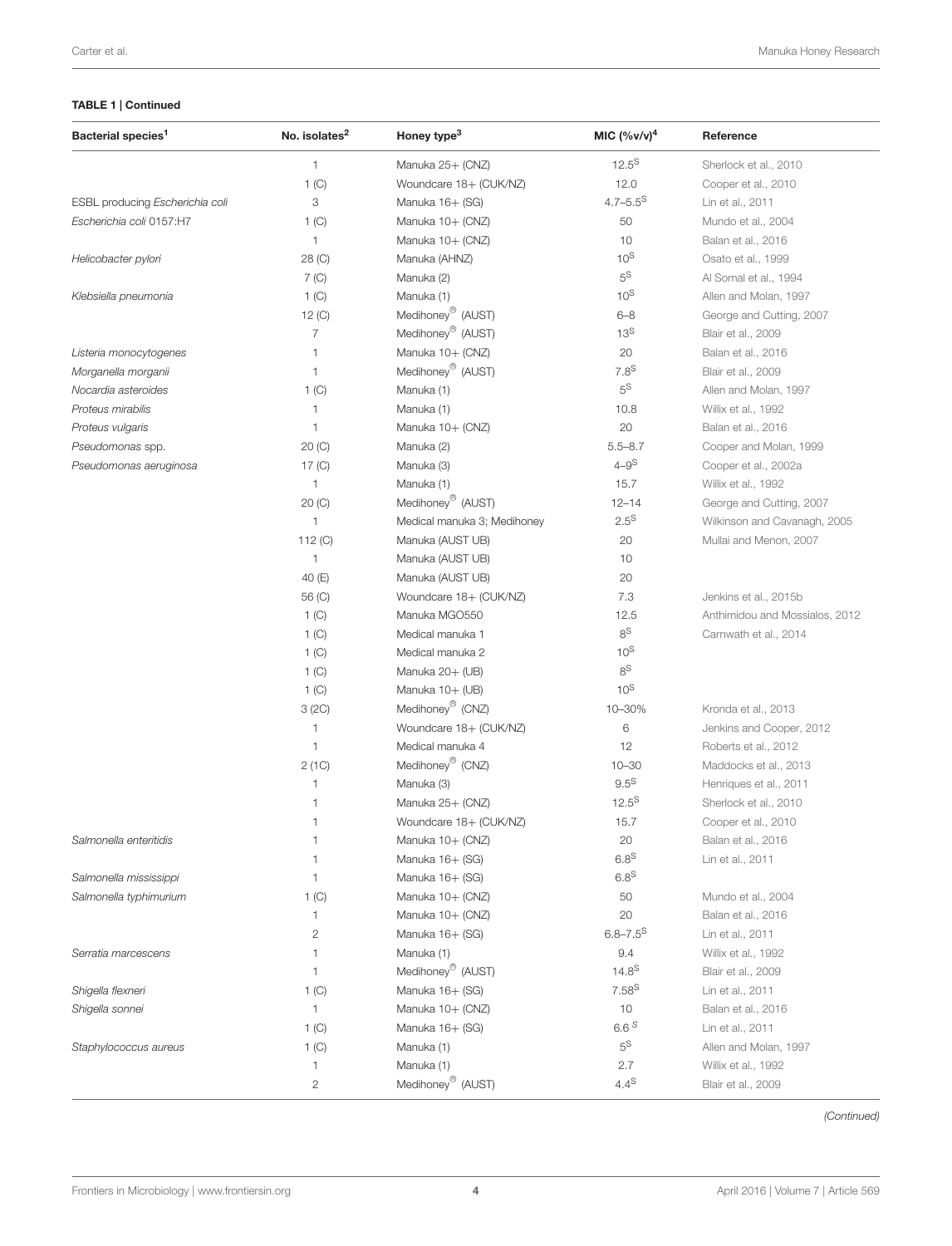### TABLE 1 | Continued

| Bacterial species <sup>1</sup>                                           | No. isolates <sup>2</sup> | Honey type <sup>3</sup>                                 | MIC $(%v/v)^4$            | Reference                      |
|--------------------------------------------------------------------------|---------------------------|---------------------------------------------------------|---------------------------|--------------------------------|
|                                                                          | 48 (C)                    | Medihoney <sup>®</sup> (AUST)                           | $\overline{4}$            | George and Cutting, 2007       |
|                                                                          | 1                         | Manuka 10+ (CNZ)                                        | 5                         | Balan et al., 2016             |
|                                                                          | 1 (C)                     | Manuka MGO550                                           | 6.25                      | Anthimidou and Mossialos, 2012 |
|                                                                          | 4 (2C)                    | Manuka (5CNZ)                                           | 8                         | Lu et al., 2013                |
|                                                                          | 1 <sub>(C)</sub>          | Medical manuka 1                                        | 6 <sup>S</sup>            | Carnwath et al., 2014          |
|                                                                          | 1 <sub>(C)</sub>          | Medical manuka 2                                        | $10^{\text{S}}$           |                                |
|                                                                          | 1 (C)                     | Manuka 20+ (UB)                                         | $2^{\text{S}}$            |                                |
|                                                                          | 1 (C)                     | Manuka 10+ (UB)                                         | $10^{S}$                  |                                |
|                                                                          | $\mathbf{1}$              | Medihoney <sup>®</sup> (CNZ)                            | 8                         | Maddocks et al., 2013          |
|                                                                          | 2(C)                      | Medihoney <sup>®</sup> (CNZ)                            | $6 - 10$                  |                                |
|                                                                          | 2                         | Manuka (3)                                              | $1.2 - 3.4$               | Henriques et al., 2010         |
|                                                                          | 1                         | Woundcare 18+ (CUK/NZ)                                  | 3                         | Cooper et al., 2010            |
|                                                                          | 58 (C)                    | Manuka (2)                                              | $2 - 3$                   | Cooper et al., 1999            |
| Staphylococcus aureus resistant<br>to antibiotics other than methicillin | $5($ C $)$                | Medihoney <sup>®</sup> (AUST)                           | $4.1^{\text{S}}$          | Blair et al., 2009             |
| <b>MRSA</b>                                                              | $18($ C $)$               | Manuka (3)                                              | $2.7 - 3^S$               | Cooper et al., 2002b           |
|                                                                          | 13 <sub>(C)</sub>         | Medihoney <sup>®</sup> (AUST)                           | $4.2^{\text{S}}$          | Blair et al., 2009             |
|                                                                          |                           | Medical manuka 1                                        | $4^{\text{S}}$            | Carnwath et al., 2014          |
|                                                                          | 1 <sub>(C)</sub>          |                                                         | $10^{\text{S}}$           |                                |
|                                                                          | 1 <sub>(C)</sub>          | Medical manuka 2                                        | $3^{\text{S}}$            |                                |
|                                                                          | 1 <sub>(C)</sub>          | Manuka 20+ (UB)                                         | 10 <sup>S</sup>           |                                |
|                                                                          | 1 (C)<br>1                | Manuka 10+ (UB)<br>Medihoney <sup>®</sup> (CNZ); Manuka | 8                         | Müller et al., 2013            |
|                                                                          |                           | (CNZ)                                                   |                           |                                |
|                                                                          | 4 (C)                     | Manuka 25+ (CNZ)                                        | $12.5^{S}$                | Sherlock et al., 2010          |
|                                                                          | 1                         | Manuka 25+ (CNZ)                                        | $12.5^{S}$                |                                |
| Epidemic MRSA                                                            | 1                         | Woundcare 18+ (CUK/NZ)                                  | $\,6$                     | Jenkins and Cooper, 2012       |
|                                                                          | 1                         | Medihoney <sup>®</sup> (CNZ)                            | 20                        | Maddocks et al., 2013          |
| Staphylococcus (coagulase<br>negative)                                   | 18 (C)                    | Manuka (4)                                              | $2.7 - 5^{\text{S}}$      | French et al., 2005            |
| Staphylococcus epidermidis                                               | 1 <sub>(C)</sub>          | Woundcare 18+ (CUK/NZ)                                  | $\overline{7}$            | Cooper et al., 2010            |
| <b>MRSE</b>                                                              | 1 (C)                     | Medical manuka 1                                        | $4^{\text{S}}$            | Carnwath et al., 2014          |
|                                                                          | 1 <sup>(C)</sup>          | Medical manuka 2                                        | 10 <sup>S</sup>           |                                |
|                                                                          | 1 <sup>(C)</sup>          | Manuka 20+ (UB)                                         | $4^{\text{S}}$            |                                |
|                                                                          | 1 <sup>(C)</sup>          | Manuka 10+ (UB)                                         | $6^{\rm S}$               |                                |
| Staphylococcus equi subsp. equi                                          | 1 <sup>(C)</sup>          | Medical manuka 1                                        | 6 <sup>S</sup>            |                                |
|                                                                          | 1 (C)                     | Medical manuka 2                                        | $10^{S}$                  |                                |
|                                                                          | 1 (C)                     | Manuka 20+ (UB)                                         | $4^{\text{S}}$            |                                |
|                                                                          | 1 <sup>(C)</sup>          | Manuka 10+ (UB)                                         | $8^{\text{S}}$            |                                |
| Staphylococcus equi subsp.                                               | 1 (C)                     | Medical manuka 1                                        | $6^{\rm S}$               |                                |
| zooepidemicus                                                            | 1 <sub>(C)</sub>          | Medical manuka 2                                        | $4^{\mathbb{S}}$          |                                |
|                                                                          | 1 (C)                     | Manuka 20+ (UB)                                         | $10^{\text{S}}$           |                                |
|                                                                          | 1 (C)                     | Manuka 10+ (UB)                                         | 4 <sup>S</sup>            |                                |
| Staphylococcus sciuri                                                    | 1 (C)                     | Medical manuka 1                                        | 4%S                       |                                |
|                                                                          | 1 <sup>(C)</sup>          | Medical manuka 2                                        | $10^{\text{S}}$           |                                |
|                                                                          | 1 <sub>(C)</sub>          | Manuka 20+ (UB)                                         | $4^{\text{S}}$            |                                |
|                                                                          | 1 <sub>(C)</sub>          | Manuka 10+ (UB)                                         | 6 <sup>S</sup>            |                                |
| Stenotrophomonas maltophilia                                             | 20 (C)                    | Manuka 15+ (NN)                                         | $7.5 - 22.5$ <sup>S</sup> | Majtan et al., 2011            |
| Streptococcus agalactiae                                                 | 1 <sup>(C)</sup>          | Manuka (1)                                              | $5^{\text{S}}$            | Allen and Molan, 1997          |
| Streptococcus dysgalactiae                                               | 1 <sup>(C)</sup>          | Manuka (1)                                              | $5^{\text{S}}$            |                                |
| Streptococcus pyogenes                                                   | 1                         | Medihoney <sup>®</sup> (CNZ)                            | 20                        | Maddocks et al., 2012          |
|                                                                          | 2 (1C)                    | Medihoney <sup>®</sup> (CNZ)                            | 20                        |                                |
| Streptococcus uberis                                                     | 1 (C)                     | Manuka (1)                                              | $5^{\text{S}}$            | Allen and Molan, 1997          |
| Yersinia enterocolitica                                                  | 1                         | Manuka 16+ (SG)                                         | 4.8 <sup>S</sup>          | Lin et al., 2011               |

(Continued)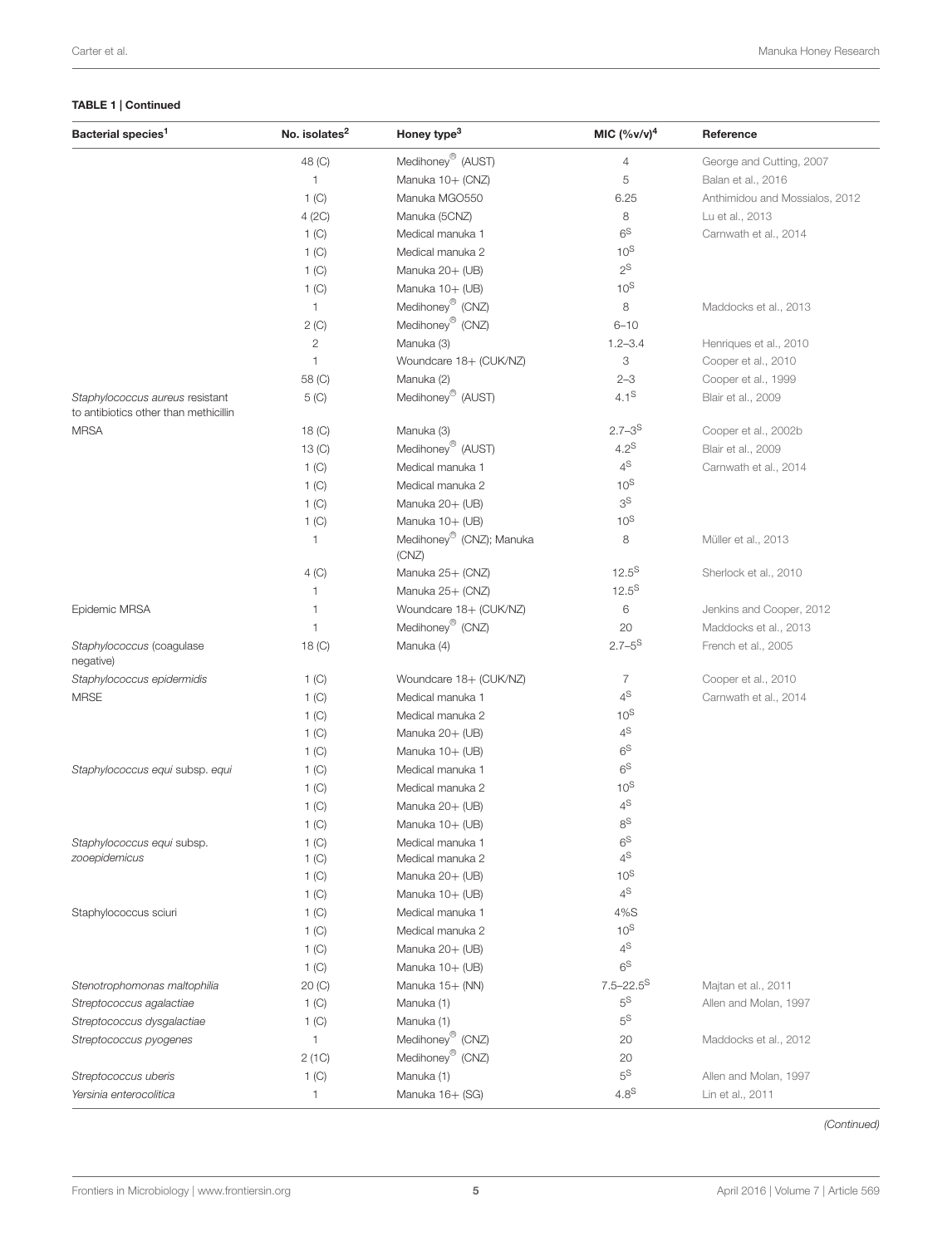#### TABLE 1 | Continued

<sup>1</sup>VRE: Vancomycin-resistant Enterococcus; MRSA: Methicillin-resistant Staphylococcus aureus; MRSE: Methicillin-resistant Staphylococcus epidermidis; ESBL, Extended spectrum β-lactamase.

<sup>2</sup>Where source was specified C, clinical isolates; E, environmental isolates.

<sup>3</sup>Leptospermum honeys registered as wound care products: Medihoney<sup>®</sup> (CNZ) - A commercial sterile therapeutic honey product, proprietary blend of active Leptospermum honey, Comvita Ltd, New Zealand; Medihoney® (AUST) – A commercial sterile therapeutic honey product, proprietary blend of active Leptospermum honey and honey with high levels of hydrogen peroxide-dependent activity, Medihoney Pty Ltd., Australia; Medical manuka 1 - Commercial wound care manuka honey, unspecified brand 1; Medical manuka 2 – Commercial wound care manuka honey, unspecified brand 2; Medical manuka 3 – Commercial manuka, labeled as antibacterial, unspecified brand 3; Woundcare 18+ (CUK/NZ) – Manukacare/WoundCare 18+ UMF pure Leptospermum scoparium honey, Comvita Ltd, United Kingdom/New Zealand; Medihoney - Therapeutic manuka honey with antibacterial activity, unspecified brand; Medical manuka 4 - Sterile, medical-grade manuka honey from New Zealand (Activon, Advancis Medical, Nottingham, UK). Standadised, commercially available Leptospermum honeys with medicinal claims: Manuka 10+ (CNZ) - Manuka honey 10+ UMF (Comvita Ltd, New Zealand); Manuka 10+ (UB) – Manuka honey 10+, unspecified brand; Manuka 15+ (NN) – Manuka honey 15+ (Nature's Nectar, New Zealand); Manuka 16+ (SG) – Manuka honey UMF16+ (SummerGlow Apiaries Ltd., New Zealand); Manuka 20+ (UB) – Manuka honey 20+, unspecified brand; Manuka 25+ (CNZ) – Manuka honey UMF 25+ (Comvita, New Zealand); Manuka MGO550 – Manuka honey MGO 550+/UMF25+, Manuka Health, New Zealand. Nonstandardized Leptospermum honeys: Manuka (1) - Unpasteurised centrifugally extracted monofloral Leptospermum scoparium, New Zealand - activity 13.2% phenol; Manuka (2) – Active manuka honey, with activity equivalent to 13.2% phenol, provided by Professor Peter Molan, University of Waikato, New Zealand; Manuka (3) – Active manuka honey, with activity equivalent to 18% phenol, provided by Professor Peter Molan, University of Waikato, New Zealand; Manuka (4) – Manuka honey with NPA equivalent to 16.8% (w/v) phenol, unspecified source, New Zealand; Manuka (5CNZ) – Active manuka honey, with activity equivalent to 18% phenol, provided Comvita Ltd, New Zealand; Manuka (CNZ) – Manuka honey, from Leptospermum scoparium plantations (Hokianga, New Zealand), provided by Comvita Ltd, New Zealand; Manuka (AHNZ) – Creamed Manuka Honey, Airborne Honey Ltd., Leeston, New Zealand; Manuka (AUST UB) – Manuka honey, unspecified brand, Australia. 4Minimum inhibitory concentration. As different authors used different methods to determine MIC these may not be directly comparable between studies. S: Organism

tested was more susceptible to honey than to an artificial honey solution.

wounds containing biofilms, and understanding how the biofilm enables E. faecalis, to survive when it is normally killed by honey is an important and interesting area of future study. MGO appears to be mostly but not fully responsible for the inhibition of biofilms by manuka honey, again highlighting the importance of additional components that modulate activity [\(Kilty et al.,](#page-8-33) [2011;](#page-8-33) [Lu et al.,](#page-9-14) [2014\)](#page-9-14).

The spectrum of activity of honey toward non-bacterial pathogens is yet to be well established. Recent studies examining the antiviral effect of manuka honey have suggested it has potential for treatment of varicella-zoster virus (the cause of chicken pox and shingles) [\(Shahzad and Cohrs,](#page-9-26) [2012\)](#page-9-26) and influenza [\(Watanabe et al.,](#page-9-27) [2014\)](#page-9-27). Fungal pathogens of the skin, including Candida albicans and dermatophyte species are substantially less susceptible than bacteria to manuka honey, but are inhibited by honey with high levels of hydrogen peroxide production [\(Brady et al.,](#page-8-34) [1996;](#page-8-34) [Irish et al.,](#page-8-35) [2006\)](#page-8-35). Manuka and non-manuka honey have been found to reduce the viability of spores of the microsporidian Nosema apis, an important pathogen of bees, but honey could not cure bee infection once this was underway [\(Malone et al.,](#page-9-28) [2001\)](#page-9-28). There have been very few studies on the use of honey for protozoan or helminth parasites and these have not used honey with well-characterized activity, making it difficult to assess the significance of their findings [\(Bassam et al.,](#page-8-36) [1997;](#page-8-36) [Nilforoushzadeh et al.,](#page-9-29) [2007;](#page-9-29) [Sajid and Azim,](#page-9-30) [2012\)](#page-9-30).

## TAKING HONEY INTO MAINSTREAM MEDICINE: RECENT EXPERIMENTAL AND MECHANISTIC STUDIES SHED LIGHT ON HOW HONEY WORKS

Active manuka honey is widely available as a therapeutic agent and functional food, and most consumers accept it as a holistic, somewhat mysterious product. However, a lack of understanding on how honey kills bacteria and promotes healing limits its acceptance by mainstream medicine where it is still considered "alternative" or "complementary". The vast majority of research studies on honey to date have been descriptive, however, recent studies are attempting to unravel how honey works and are using mechanistic approaches to determine how it acts at the cellular and the molecular level.

### ULTRASTRUCTURAL STUDIES OF BACTERIAL CELLS AND COMMUNITIES TREATED BY HONEY

Honey can profoundly alter the size and shape of bacterial cells, although the extent of this varies in different bacterial species. Using transmission electron microscopy (TEM), S. aureus cultures treated with manuka honey had more cells with completed septa compared to those treated with artificial honey, suggesting cells entered but failed to complete the division stage of the cell cycle, although externally these cells appeared normal by scanning electron microscopy (SEM) [\(Henriques et al.,](#page-8-30) [2010\)](#page-8-30). More recently, phase-contrast imaging following treatment with a sub-lethal dose of manuka honey found cells of S. aureus and Bacillus subtilis were significantly smaller and were more likely to have condensed DNA than those growing without honey [\(Lu](#page-9-7) [et al.,](#page-9-7) [2013\)](#page-9-7). It is difficult to directly compare these studies as they used different amounts of honey and treatment times, but overall the results suggest an uncoupling of growth and cell division, which is often seen in response to nutritional and environmental stresses [\(Silva-Rocha and de Lorenzo,](#page-9-31) [2010\)](#page-9-31).

Honey treatment has been reported to cause cultures of the Gram negative species E. coli and P. aeruginosa to have both abnormally shorter and longer cells [\(Lu et al.,](#page-9-7) [2013\)](#page-9-7). Interestingly, while P. aeruginosa appears to be less susceptible to inhibition by honey than other species, profound cellular changes were seen using TEM and SEM, including furrows and blebs (protrusions of cellular plasma membranes) on the cell surface and a substantial amount of extracellular debris indicative of cell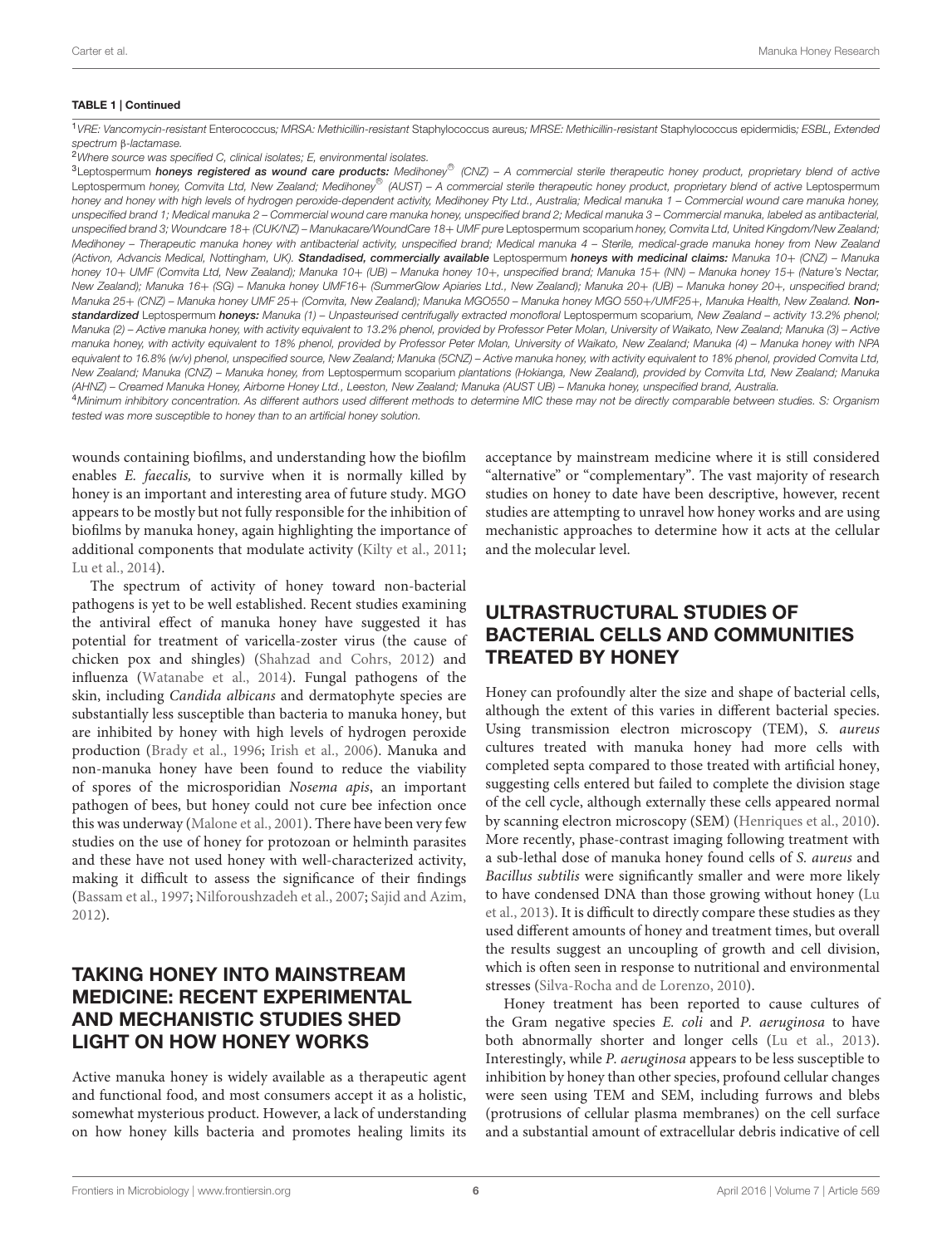lysis [\(Henriques et al.,](#page-8-29) [2011\)](#page-8-29). This was verified in a subsequent study using BacLight live-dead fluorescence staining and confocal microscopy, although this also demonstrated that a relatively large number of live cells remained. These studies used 20% (w/v) honey, which was higher that the MBC for their strain of P. aeruginosa and substantial inhibition and death would be expected. However, atomic force microscopy (AFM) using sub-bactericidal levels still found substantial cell distortion and blebbing in cells treated with MIC (12%) and half MIC (6%) concentrations, along with substantial cell lysis [\(Roberts et al.,](#page-9-12) [2012\)](#page-9-12). This apparent degeneration of the P. aeruginosa cell was supported by quantitative PCR analysis that showed a 10-fold down-regulation in honey-treated cells of oprF, which encodes an outer-membrane porin that is important for structural stability [\(Jenkins et al.,](#page-8-37) [2015a\)](#page-8-37).

### 'OMICS ANALYSES ASSESS THE WHOLE-CELL RESPONSE TO INHIBITION BY HONEY

The ability to assess whole cell outputs has revolutionized the study of drug-pathogen interactions and has particular value for complex natural products like honey where effects on multiple processes are likely. Microarray and proteomic studies of bacteria exposed to honey suggested an induction of stressrelated processes and suppression of protein synthesis [\(Blair](#page-8-13) [et al.,](#page-8-13) [2009;](#page-8-13) [Jenkins et al.,](#page-8-38) [2011;](#page-8-38) [Packer et al.,](#page-9-32) [2012\)](#page-9-32). While overall this is fairly typical of a response to inhibitory agents, honey produced a unique "signature" of differential expression that included many proteins with hypothetical or unknown functions, suggesting a novel mode of action. Specific genes or proteins found to be down-regulated in 'omics analyses of S. aureus and E. coli O157/H7 have functions relating to virulence, quorum sensing and biofilm formation [\(Lee et al.,](#page-8-39) [2011;](#page-8-39) [Jenkins et al.,](#page-8-40) [2013\)](#page-8-40), and in P. aeruginosa there was a down-regulation of proteins involved in flagellation [\(Roberts](#page-9-33) [et al.,](#page-9-33) [2015\)](#page-9-33). These phenotypes are critical for pathogens to establish and produce invasive infection and indicate that as well as inhibiting growth, honey can reduce the pathogenic potential of infecting bacteria.

Although still relatively limited in number and scope, the 'omics analyses conducted to date suggest a complex cellular response to honey with considerable variation in different bacterial species. Advanced systems biology approaches that allow contextualization of the data, and validation studies using quantitative PCR and gene deletion strains, are now required to unravel this complexity, and these may reveal new approaches for drug therapies aimed at inhibiting bacterial growth [\(Hudson](#page-8-41) [et al.,](#page-8-41) [2012\)](#page-8-41).

### INTERACTIONS BETWEEN HONEY AND CONVENTIONAL ANTIBIOTICS

As well as use as a sole agent, there is scope for using honey to augment treatment with conventional antibiotics. This may have particular value when combined with systemic agents that can be delivered to a wound bed via blood circulation while honey is applied topically. Combined treatments can also lower the therapeutic dose of antimicrobial agents and prevent the development of resistance, and in some cases can result in drug synergy, where the combined activity is greater than the sum of the individual activities of each drug partner.

In vitro studies combining therapeutically approved manuka honey with antibiotic agents have found a synergistic effect with oxacillin, tetracycline, imipenem and mupirocin against the growth of an MRSA strain [\(Jenkins and Cooper,](#page-8-28) [2012\)](#page-8-28). Furthermore, the presence of a sub-inhibitory concentration of honey in combination with oxacillin restored the MRSA strain to oxacillin susceptibility. The authors found down-regulation of mecR1, which encodes an MRSA-specific penicillin-binding protein (PBP2A) and suggested this as a mechanism of honey synergy. Strong synergistic activity between manuka honey and rifampicin against multiple S. aureus strains, including clinical isolates and MRSA strains, has also been found, and the presence of honey prevented the emergence of rifampicin resistance in vitro [\(Müller et al.,](#page-9-24) [2013\)](#page-9-24). This is of clinical significance as rifampicin penetrates well into tissues and abscesses and is commonly used to treat superficial staphylococcal infections, but rapidly induces resistance and must therefore be used in combination with another agent. An additional finding from this study was that synergy was not due to MGO, as a synthetic honey spiked with MGO was not synergistic with rifampicin.

Understanding how honey affects the action of antimicrobials with well-characterized modes of action may also further our understanding of how honey affects bacterial pathogens. [Liu et al.](#page-9-34) [\(2014\)](#page-9-34) extended the analysis of synergy to include additional antibiotics and different S. aureus and MRSA strains. They suggested that an increased susceptibility to clindamycin and gentamicin might result from the combined effect of downregulated protein synthesis by honey with inhibition of ribosomes by the antibiotics, while synergy with β-lactam antibiotics could be due to increased oxidative stress caused by both partners. As S. aureus and MRSA strains were equally susceptible to the oxacillin-honey combination it appeared that synergy was unlikely to be due to PBP2A down-regulation. In one clinical MRSA isolate, however, there was no increase in sensitivity to clindamycin or gentamicin when honey was present, which is notable as it is the first reported case of a difference in response to honey by MRSA versus S. aureus. Investigating this strainspecific difference using transcriptomic or proteomic analyses would be an interesting avenue for future research [\(Liu et al.,](#page-9-34) [2014\)](#page-9-34).

### EVIDENCE OF EFFICACY FROM ANIMAL STUDIES, CASE REPORTS, AND CLINICAL TRIALS

Companies that produce and market manuka honey promote high ethical standards and discourage the use of animal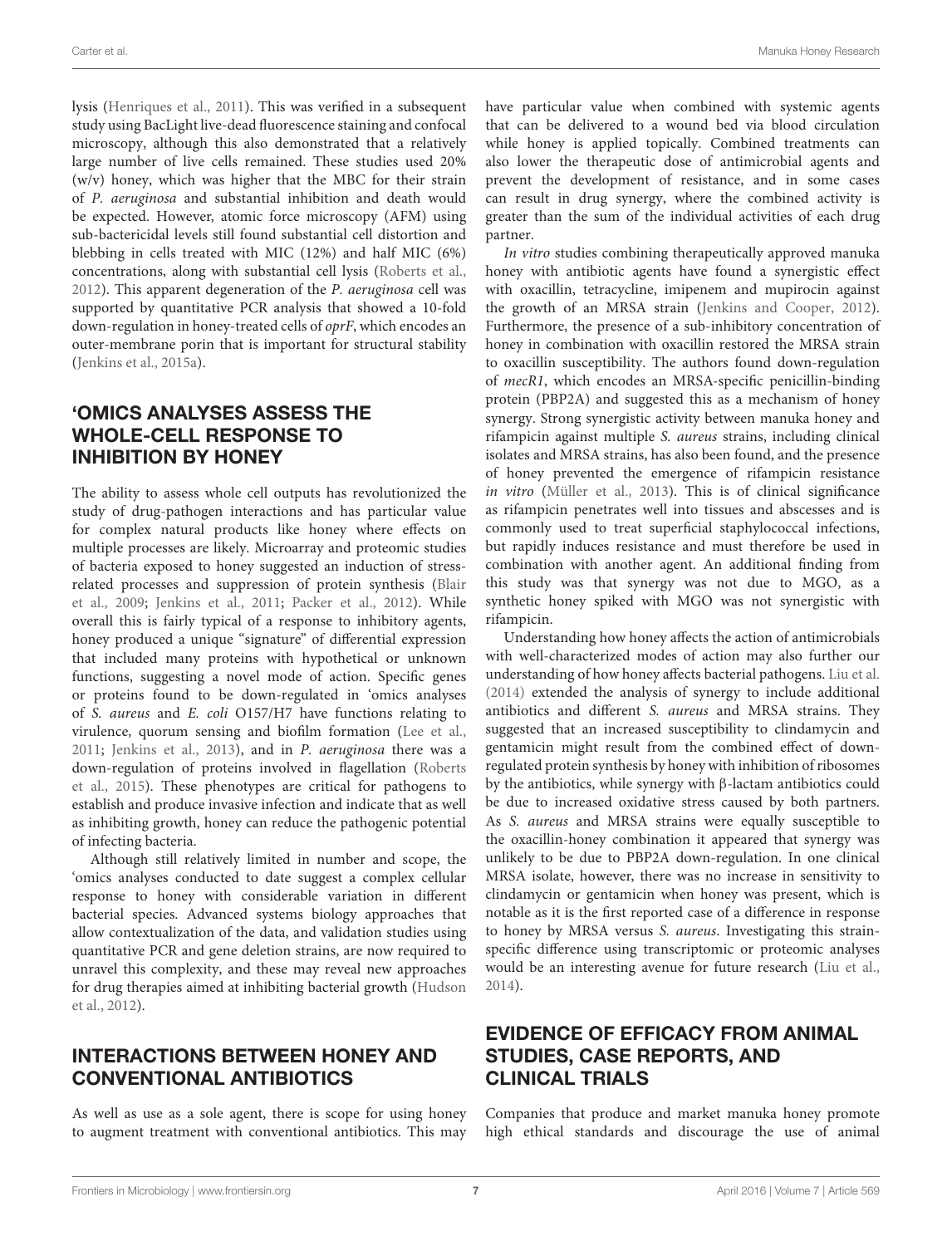#### <span id="page-7-0"></span>TABLE 2 | Studies of manuka honey: findings, gaps, and future studies.

| Study                              | <b>Findings to date</b>                                                                                                                                                                                                                                                                                         | <b>Gaps and controversies</b>                                                                                                                               | <b>Suggested future studies</b>                                                                                                                                                                           |
|------------------------------------|-----------------------------------------------------------------------------------------------------------------------------------------------------------------------------------------------------------------------------------------------------------------------------------------------------------------|-------------------------------------------------------------------------------------------------------------------------------------------------------------|-----------------------------------------------------------------------------------------------------------------------------------------------------------------------------------------------------------|
| Chemical<br>analyses               | MGO is responsible for most but not all of the<br>antibacterial and anti-biofilm activity in manuka honey;<br>hydrogen peroxide is responsible for most but not all of<br>the activity in non-manuka honeys; leptosin may<br>modulate activity; phenolics can act as antioxidants and<br>promote wound healing. | Constituents that modulate activity,<br>produce synergy between honey<br>and antibiotics and promote wound<br>healing are not known.                        | Fractionation, purification, and testing<br>of constituents alone and in various<br>combinations.                                                                                                         |
| Pathogen<br>inhibition             | Manuka honey inhibits growth of all bacterial pathogens<br>tested, prevents biofilms and can disperse and<br>eradicate pre-formed biofilms.                                                                                                                                                                     | Few studies on non-bacterial<br>pathogens and on mixed-species<br>biofilms.                                                                                 | Test honey on pathogenic fungi,<br>parasites, and viruses; analyze biofilms<br>produced by consortia of bacteria and<br>yeasts.                                                                           |
| 'Omics and<br>systems<br>biology   | Treatment with manuka honey results in a unique<br>signature of differential gene expression with<br>down-requlation of stress response and<br>virulence-related genes.                                                                                                                                         | Analyses restricted to differential<br>expression; only single time-points<br>explored; only performed in E. coli<br>and S. aureus; very little validation. | Contextualize using advanced systems<br>biology tools; assess dynamics of cell<br>response; validate using quantitative<br>PCR and gene deletion/overexpression<br>strains.                               |
| Ultrastructure                     | Vastly different morphological alterations in different<br>bacterial species; suggests S. aureus fails to complete<br>cell cycle; P. aeruginosa has extensive cell degeneration<br>and lysis.                                                                                                                   | Few species/strains analyzed to<br>date.                                                                                                                    | Extend to additional strains and species<br>including mixed-species biofilms and<br>wound biopsies.                                                                                                       |
| Drug<br>interactions               | Manuka honey is synergistic and/or enhances activity of<br>a variety of antibiotics, prevents development of<br>resistance and renders resistant strains susceptible;<br>MGO not responsible for synergy.                                                                                                       | Only S. aureus and MRSA tested to<br>date and substantial differences<br>occur among strains; substance/s<br>causing synergy unknown.                       | Extend to additional strains and<br>species; test honey fractions to<br>determine compound/s responsible for<br>synergy; determine strain-specific<br>differences in response using 'omics<br>approaches. |
| In vivo use and<br>clinical trials | Case studies and use of therapeutic manuka honey on<br>wounded animals shows honey can clear infections and<br>promote wound healing.                                                                                                                                                                           | Robust clinical trials have not been<br>undertaken.                                                                                                         | Use data obtained from above to inform<br>treatment and devise clinical trials.                                                                                                                           |

models to study infections and wound healing. Manuka honey has, however, been used to treat animals with surgical or accidental wounds, particularly horses, with positive outcomes [\(Dart et al.,](#page-8-6) [2015;](#page-8-6) [Bischofberger et al.,](#page-8-42) [2016\)](#page-8-42). Case reports using honey for non-healing wounds and ulcers have noted significant improvement with resolution of infection where conventional antibiotics had failed [\(Regulski,](#page-9-35) [2008;](#page-9-35) [Smith et al.,](#page-9-36) [2009\)](#page-9-36). However, despite this and the evidence from numerous in vitro and in vivo models that honey kills problematic wound pathogens, there is a paucity of robust clinical data for manuka honey. There are various reasons for this, including technical difficulties in performing a double-blind placebocontrolled trial on a distinctive substance like honey, ethical considerations, lack of interest by clinical practitioners and cost-versus-benefit to honey companies, whose focus is on natural products and over-the-counter sales where manuka honey and associated dressings already command a premium price. These may change as antibiotic resistance erodes current treatment options and ongoing research highlighting the potential of honey brings it to the attention of medical practitioners.

### GAPS AND EMERGING OPPORTUNITIES IN THE STUDY OF HONEY

Great progress has been made recently in our understanding of therapeutic honey, yet its use in clinical medicine remains limited, even when conventional antibiotics are starting to fail. The complexity in honey, which is arguably its greatest strength in killing diverse pathogens and preventing resistance, complicates its study as many factors working together are likely to affect activity. We advocate further mechanistic studies using appropriately registered therapeutic manuka honey, in particular studies that use non-reductionist systems biology approaches, along with detailed chemical and microbiological analyses to elucidate how honey acts at the molecular, cellular and population level, how this can differ in different strains and species of microbial pathogens, and how the host cell responds (**[Table 2](#page-7-0)**). Information gained from these studies can then inform therapy and produce the clinical data required to take honey into mainstream medicine; no longer the alternative therapy used only when all else has failed.

### AUTHOR CONTRIBUTIONS

This review was written by DC, SB, NNC, DB, and PB and was critically reviewed by RS and EH.

# FUNDING

NNC receives salary support from the Rural Industries Research and Development Corporation – Honey Bee Program (Grant PRJ-009186).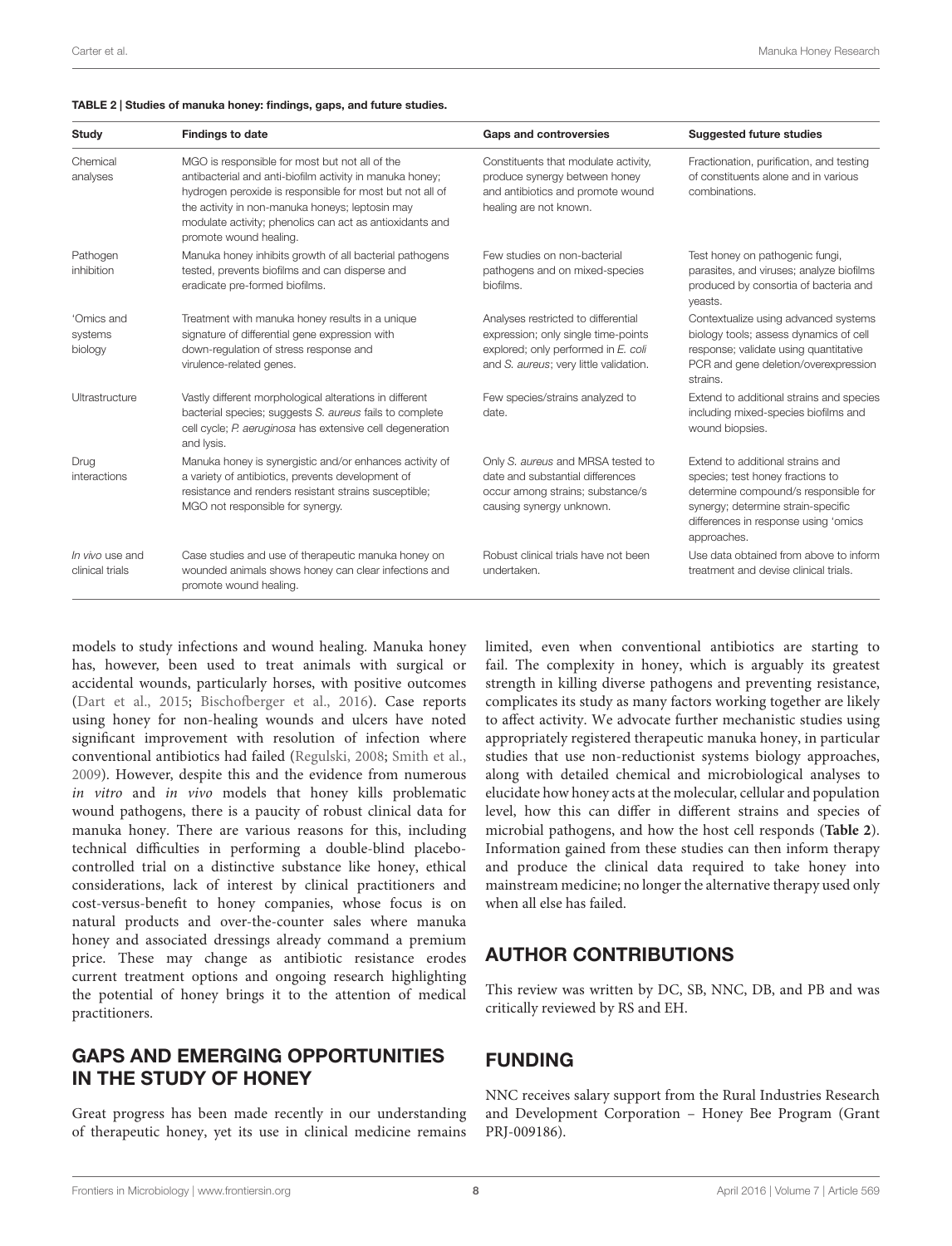### **REFERENCES**

- <span id="page-8-2"></span>Adams, C. J., Boult, C. H., Deadman, B. J., Farr, J. M., Grainger, M. N. C., Manley-Harris, M., et al. (2008). Isolation by HPLC and characterisation of the bioactive fraction of New Zealand manuka (Leptospermum scoparium) honey. Carbohydr. Res. 343, 651–659. doi: 10.1016/j.carres.2007.12.011
- <span id="page-8-3"></span>Adams, C. J., Manley-Harris, M., and Molan, P. C. (2009). The origin of methylglyoxal in New Zealand manuka (Leptospermum scoparium) honey. Carbohydr. Res. 344, 1050–1053. doi: 10.1016/j.carres.2009.03.020
- <span id="page-8-23"></span>Al Somal, N., Coley, K. E., Molan, P. C., and Hancock, B. M. (1994). Susceptibility of Helicobacter pylori to the antibacterial activity of manuka honey. J. R. Soc. Med. 87, 9–12.
- <span id="page-8-0"></span>Allen, K., Molan, P., and Reid, G. (1991). A survey of the antibacterial activity of some New Zealand honeys. J. Pharm. Pharmacol. 43, 817–822. doi: 10.1111/j.2042-7158.1991.tb03186.x
- <span id="page-8-17"></span>Allen, K. L., and Molan, P. C. (1997). The sensitivity of mastitis-causing bacteria to the antibacterial activity of honey. N. Z. J. Agric. Res. 40, 537–540. doi: 10.1080/00288233.1997.9513276
- <span id="page-8-26"></span>Anthimidou, E., and Mossialos, D. (2012). Antibacterial activity of Greek and Cypriot honeys against Staphylococcus aureus and Pseudomonas aeruginosa in comparison to manuka honey. J. Med. Food 16, 42–47. doi: 10.1089/jmf.2012.0042
- <span id="page-8-18"></span>Balan, P., Mal, G., Das, S., and Singh, H. (2016). Synergistic and additive antimicrobial activities of curcumin, manuka honey and whey proteins. J. Food Biochem. doi: 10.1111/jfbc.12249
- <span id="page-8-36"></span>Bassam, Z., Zohra, B. I., and Saada, A.-A. (1997). The effects of honey on Leishmania parasites: an in vitro study. Trop. Doctor 27, 36–38.
- <span id="page-8-5"></span>Biglari, B., Moghaddam, A., Santos, K., Blaser, G., Büchler, A., Jansen, G., et al. (2013). Multicentre prospective observational study on professional wound care using honey (Medihoney). Int. Wound J. 10, 252–259. doi: 10.1111/j.1742- 481X.2012.00970.x
- <span id="page-8-42"></span>Bischofberger, A., Dart, C., Horadagoda, N., Perkins, N., Jeffcott, L., Little, C., et al. (2016). Effect of Manuka honey gel on the transforming growth factor β1 and β3 concentrations, bacterial counts and histomorphology of contaminated full-thickness skin wounds in equine distal limbs. Aust. Vet. J. 94, 27–34. doi: 10.1111/avj.12405
- <span id="page-8-13"></span>Blair, S., Cokcetin, N., Harry, E., and Carter, D. (2009). The unusual antibacterial activity of medical-grade Leptospermum honey: antibacterial spectrum, resistance and transcriptome analysis. Eur. J. Clin. Microbiol. Infect. Dis. 28, 1199–1208. doi: 10.1007/s10096-009-0763-z
- <span id="page-8-11"></span>Blair, S. E., and Carter, D. A. (2005). The potential for honey in the management of wounds and infections. J. Austral. Infect. Control 10, 24–31.
- <span id="page-8-34"></span>Brady, N., Molan, P., and Harfoot, C. (1996). The sensitivity of dermatophytes to the antimicrobial activity of manuka honey and other honey. Pharm. Pharmacol. Commun. 2, 471–473.
- <span id="page-8-16"></span>Carnwath, R., Graham, E. M., Reynolds, K., and Pollock, P. J. (2014). The antimicrobial activity of honey against common equine wound bacterial isolates. Vet. J. 199, 110–114. doi: 10.1016/j.tvjl.2013.07.003
- <span id="page-8-8"></span>Chen, C., Campbell, L., Blair, S. E., and Carter, D. A. (2012). The effect of heat treatment on the antimicrobial properties of honey. Front. Microbiol. 3:265. doi: 10.3389/fmicb.2012.00265
- <span id="page-8-14"></span>Cooper, R., Jenkins, L., Henriques, A., Duggan, R., and Burton, N. (2010). Absence of bacterial resistance to medical-grade manuka honey. Eur. J. Clin. Microbiol. Infect. Dis. 29, 1237–1241. doi: 10.1007/s10096-010-0992-1
- <span id="page-8-25"></span>Cooper, R. A., Halas, E., and Molan, P. C. (2002a). The efficacy of honey in inhibiting strains of Pseudomonas aeruginosa from infected burns. J. Burn Care Rehabil. 23, 366–370. doi: 10.1097/00004630-200211000-00002
- <span id="page-8-24"></span>Cooper, R. A., and Molan, P. C. (1999). The use of honey as an antiseptic in managing Pseudomonas infection. J. Wound Care 8, 161–164. doi: 10.12968/jowc.1999.8.4.25867
- <span id="page-8-31"></span>Cooper, R. A., Molan, P. C., and Harding, K. G. (1999). Antibacterial activity of honey against strains of Staphylococcus aureus from infected wounds. J. R. Soc. Med. 92, 283–285.
- <span id="page-8-22"></span>Cooper, R. A., Molan, P. C., and Harding, K. G. (2002b). The sensitivity to honey of Gram-positive cocci of clinical significance isolated from wounds. J. Appl. Microbiol. 93, 857–863. doi: 10.1046/j.1365-2672.2002.01761.x
- <span id="page-8-20"></span>Cooper, R. A., Wigley, P., and Burton, N. F. (2000). Susceptibility of multiresistant strains of Burkholderia cepacia to honey. Lett. Appl. Microbiol. 31, 20–24. doi: 10.1046/j.1472-765x.2000.00756.x
- <span id="page-8-6"></span>Dart, A., Bischofberger, A., Dart, C., and Jeffcott, L. (2015). A review of research into second intention equine wound healing using manuka honey: current recommendations and future applications. Equine Vet. Educ. 27, 658–664. doi: 10.1111/eve.12379
- <span id="page-8-10"></span>Estevinho, L., Pereira, A. P., Moreira, L., Dias, L. G., and Pereira, E. (2008). Antioxidant and antimicrobial effects of phenolic compounds extracts of Northeast Portugal honey. Food Chem. Toxicol. 46, 3774–3779. doi: 10.1016/j.fct.2008.09.062
- <span id="page-8-32"></span>French, V. M., Cooper, R. A., and Molan, P. C. (2005). The antibacterial activity of honey against coagulase-negative Staphylococci. J. Antimicrobial Chemother. 56, 228–231. doi: 10.1093/jac/dki193
- <span id="page-8-12"></span>George, N. M., and Cutting, K. F. (2007). Antibacterial honey (Medihoney): invitro activity against clinical isolates of MRSA, VRE, and other multiresistant gram-negative organisms including Pseudomonas aeruginosa. Wounds 19:231.
- <span id="page-8-15"></span>Halstead, F. D., Webber, M. A., Rauf, M., Burt, R., Dryden, M., and Oppenheim, B. A. (2016). In vitro activity of an engineered honey, medical-grade honeys, and antimicrobial wound dressings against biofilm-producing clinical bacterial isolates. J. Wound Care 25, 93–102. doi: 10.12968/jowc.2016.25.2.93
- <span id="page-8-21"></span>Hammond, E. N., and Donkor, E. S. (2013). Antibacterial effect of Manuka honey on Clostridium difficile. BMC Res. 6:188. doi: 10.1186/1756-0500-6-188
- <span id="page-8-30"></span>Henriques, A. F., Jenkins, R. E., Burton, N. F., and Cooper, R. A. (2010). The intracellular effects of manuka honey on Staphylococcus aureus. Eur. J. Clin. Microbiol. Infect. Dis. 29, 45–50. doi: 10.1007/s10096-009-0817-2
- <span id="page-8-29"></span>Henriques, A. F., Jenkins, R. E., Burton, N. F., and Cooper, R. A. (2011). The effect of manuka honey on the structure of Pseudomonas aeruginosa. Eur. J. Clin. Microbiol. Infect. Dis. 30, 167–171. doi: 10.1007/s10096-010-1065-1
- <span id="page-8-41"></span>Hudson, N. J., Dalrymple, B. P., and Reverter, A. (2012). Beyond differential expression: the quest for causal mutations and effector molecules. BMC Genomics 13:356. doi: 10.1186/1471-2164-13-356
- <span id="page-8-1"></span>Irish, J., Blair, S., and Carter, D. (2011). The antibacterial activity of honey derived from Australian flora. PLoS ONE 6:e18229. doi: 10.1371/journal.pone.0018229
- <span id="page-8-35"></span>Irish, J., Carter, D. A., Shokohi, T., and Blair, S. E. (2006). Honey has an antifungal effect against Candida species. Med. Mycol. 44, 289–291. doi: 10.1080/13693780600931986
- <span id="page-8-38"></span>Jenkins, R., Burton, N., and Cooper, R. (2011). Effect of manuka honey on the expression of universal stress protein A in methicillin-resistant Staphylococcus aureus. Int. J. Antimicrob. Agents 37, 373–376. doi: 10.1016/ j.ijantimicag.2010.11.036
- <span id="page-8-40"></span>Jenkins, R., Burton, N., and Cooper, R. (2013). Proteomic and genomic analysis of methicillin-resistant Staphylococcus aureus (MRSA) exposed to manuka honey in vitro demonstrated down-regulation of virulence markers. J. Antimicrobial Chemother. 69, 603–615. doi: 10.1093/jac/dkt430
- <span id="page-8-28"></span>Jenkins, R., and Cooper, R. (2012). Improving antibiotic activity against wound pathogens with manuka honey in vitro. PLoS ONE 7:e45600. doi: 10.1371/journal.pone.0045600
- <span id="page-8-37"></span>Jenkins, R., Roberts, A., and Brown, H. L. (2015a). On the antibacterial effects of manuka honey: mechanistic insights. Res. Rep. Biol. 6, 215–224. doi: 10.2147/RRB.S75754
- <span id="page-8-19"></span>Jenkins, R., Wootton, M., Howe, R., and Cooper, R. (2015b). A demonstration of the susceptibility of clinical isolates obtained from cystic fibrosis patients to manuka honey. Arch. Microbiol. 197, 597–601. doi: 10.1007/s00203-015-1091-6
- <span id="page-8-4"></span>Kalapos, M. P. (2008). The tandem of free radicals and methylglyoxal. Chem. Biol. Interact. 171, 251–271. doi: 10.1016/j.cbi.2007.11.009
- <span id="page-8-9"></span>Kato, Y., Umeda, N., Maeda, A., Matsumoto, D., Kitamoto, N., and Kikuzaki, H. (2012). Identification of a novel glycoside, leptosin, as a chemical marker of manuka honey. J. Agric. Food Chem. 60, 3418–3423. doi: 10.1021/jf300068w
- <span id="page-8-33"></span>Kilty, S. J., Duval, M., Chan, F. T., Ferris, W., and Slinger, R. (2011). Methylglyoxal: (active agent of manuka honey) in vitro activity against bacterial biofilms. Int. Forum Allergy Rhinol. 1, 348–350. doi: 10.1002/alr.20073
- <span id="page-8-27"></span>Kronda, J. M., Cooper, R. A., and Maddocks, S. E. (2013). Manuka honey inhibits siderophore production in Pseudomonas aeruginosa. J. Appl. Microbiol. 115, 86–90. doi: 10.1111/jam.12222
- <span id="page-8-7"></span>Kwakman, P. H., te Velde, A. A., de Boer, L., Vandenbroucke-Grauls, C. M., and Zaat, S. A. (2011). Two major medicinal honeys have different mechanisms of bactericidal activity. PLoS ONE 6:e17709. doi: 10.1371/journal.pone.0017709
- <span id="page-8-39"></span>Lee, J.-H., Park, J.-H., Kim, J.-A., Neupane, G. P., Cho, M. H., Lee, C.-S., et al. (2011). Low concentrations of honey reduce biofilm formation, quorum sensing, and virulence in Escherichia coli O157: H7. Biofouling 27, 1095–1104. doi: 10.1080/08927014.2011.633704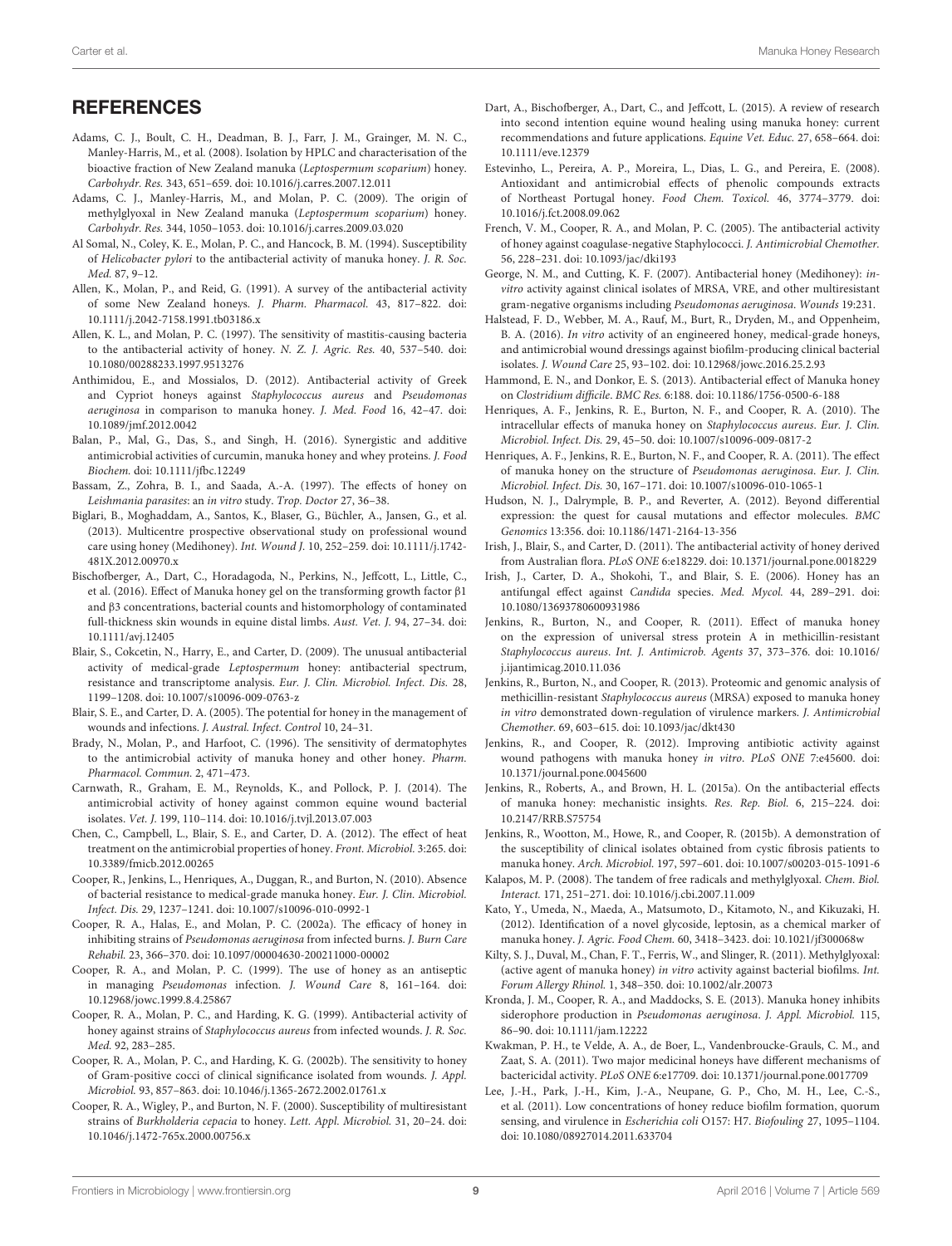- <span id="page-9-19"></span>Lin, S. M., Molan, P. C., and Cursons, R. T. (2011). The controlled in vitro susceptibility of gastrointestinal pathogens to the antibacterial effect of manuka honey. Eur. J. Clin. Microbiol. Infect. Dis. 30, 569–574. doi: 10.1007/s10096-010- 1121-x
- <span id="page-9-34"></span>Liu, M., Lu, J., Müller, P., Turnbull, L., Burke, C. M., Schlothauer, R. C., et al. (2014). Antibiotic-specific differences in the response of Staphylococcus aureus to treatment with antimicrobials combined with manuka honey. Front. Microbiol. 5:779. doi: 10.3389/fmicb.2014.00779
- <span id="page-9-7"></span>Lu, J., Carter, D. A., Turnbull, L., Rosendale, D., Hedderley, D., Stephens, J., et al. (2013). The effect of New Zealand kanuka, manuka and clover honeys on bacterial growth dynamics and cellular morphology varies according to the species. PLoS ONE 8:e55898. doi: 10.1371/journal.pone.0055898
- <span id="page-9-14"></span>Lu, J., Turnbull, L., Burke, C. M., Liu, M., Carter, D. A., Schlothauer, R. C., et al. (2014). Manuka-type honeys can eradicate biofilms produced by Staphylococcus aureus strains with different biofilm-forming abilities. PeerJ 2:e326. doi: 10.7717/peerj.326
- <span id="page-9-13"></span>Maddocks, S. E., Jenkins, R. E., Rowlands, R. S., Purdy, K. J., and Cooper, R. A. (2013). Manuka honey inhibits adhesion and invasion of medically important wound bacteria in vitro. Fut. Microbiol. 8, 1523–1536. doi: 10.2217/fmb. 13.126
- <span id="page-9-11"></span>Maddocks, S. E., Lopez, M. S., Rowlands, R. S., and Cooper, R. A. (2012). Manuka honey inhibits the development of Streptococcus pyogenes biofilms and causes reduced expression of two fibronectin binding proteins. Microbiology 158, 781–790. doi: 10.1099/mic.0.053959-0
- <span id="page-9-5"></span>Majtan, J. (2014). Honey: an immunomodulator in wound healing. Wound Repair Regenerat. 22, 187–192. doi: 10.1111/wrr.12117
- <span id="page-9-15"></span>Majtan, J., Bohova, J., Horniackova, M., Klaudiny, J., and Majtan, V. (2014a). Anti-biofilm effects of honey against wound pathogens Proteus mirabilis and Enterobacter cloacae. Phytother. Res. 28, 69–75. doi: 10.1002/ptr.4957
- <span id="page-9-4"></span>Majtan, J., Bohova, J., Prochazka, E., and Klaudiny, J. (2014b). Methylglyoxal may affect hydrogen peroxide accumulation in manuka honey through the inhibition of glucose oxidase. J. Med. Food 17, 290–293. doi: 10.1089/jmf.2012.0201
- <span id="page-9-8"></span>Majtan, J., Klaudiny, J., Bohova, J., Kohutova, L., Dzurova, M., Sediva, M., et al. (2012). Methylglyoxal-induced modifications of significant honeybee proteinous components in manuka honey: possible therapeutic implications. Fitoterapia 83, 671–677. doi: 10.1016/j.fitote.2012.02.002
- <span id="page-9-25"></span>Majtan, J., Majtanova, L., Bohova, J., and Majtan, V. (2011). Honeydew honey as a potent antibacterial agent in eradication of multi-drug resistant Stenotrophomonas maltophilia isolates from cancer patients. Phytother. Res. 25, 584–587. doi: 10.1002/ptr.3304
- <span id="page-9-28"></span>Malone, L. A., Gatehouse, H. S., and Tregidga, E. L. (2001). Effects of time, temperature, and honey on Nosema apis (Microsporidia: Nosematidae), a parasite of the honeybee, Apis mellifera (Hymenoptera: Apidae). J. Invertebrate Pathol. 77, 258–268. doi: 10.1006/jipa.2001.5028
- <span id="page-9-1"></span>Mavric, E., Wittmann, S., Barth, G., and Henle, T. (2008). Identification and quantification of methylglyoxal as the dominant antibacterial constituent of Manuka (Leptospermum scoparium) honeys from New Zealand. Mol. Nutrit. Food Res. 52, 483–489. doi: 10.1002/mnfr.200700282
- <span id="page-9-6"></span>Molan, P. M. (2008). An explanation of why the MGO level in manuka honey does not show the antibacterial activity. New Zealand Beekeeper 16, 11–13.
- <span id="page-9-23"></span>Mullai, V., and Menon, T. (2007). Bactericidal activity of different types of honey against clinical and environmental isolates of Pseudomonas aeruginosa. J. Alternat. Complement. Med. 13, 439–442. doi: 10.1089/acm.2007. 6366
- <span id="page-9-24"></span>Müller, P., Alber, D. G., Turnbull, L., Schlothauer, R. C., Carter, D. A., Whitchurch, C. B., et al. (2013). Synergism between Medihoney and rifampicin against methicillin-resistant Staphylococcus aureus (MRSA). PLoS ONE 8:e57679. doi: 10.1371/journal.pone.0057679
- <span id="page-9-18"></span>Mundo, M. A., Padilla-Zakour, O. I., and Worobo, R. W. (2004). Growth inhibition of foodborne pathogens and food spoilage organisms by select raw honeys. Int. J. Food Microbiol. 97, 1–8. doi: 10.1016/j.ijfoodmicro.2004.03.025
- <span id="page-9-29"></span>Nilforoushzadeh, M. A., Jaffary, F., Moradi, S., Derakhshan, R., and Haftbaradaran, E. (2007). Effect of topical honey application along with intralesional injection of glucantime in the treatment of cutaneous leishmaniasis. BMC Complement Altern. Med. 7:1. doi: 10.1186/1472-6882-7-1
- <span id="page-9-3"></span>Norton, A. M., McKenzie, L. N., Brooks, P. R., and Pappalardo, L. J. (2015). Quantitation of dihydroxyacetone in Australian Leptospermum nectar via

High-Performance Liquid Chromatography. J. Agric. Food Chem. 63, 6513– 6517. doi: 10.1021/acs.jafc.5b01930

- <span id="page-9-16"></span>Okhiria, O., Henriques, A., Burton, N., Peters, A., and Cooper, R. (2009). Honey modulates biofilms of Pseudomonas aeruginosa in a time and dose dependent manner. J. ApiProduct. ApiMedical Sci. 1, 6–10. doi: 10.3896/IBRA.4. 01.1.03
- <span id="page-9-22"></span>Osato, M. S., Reddy, S. G., and Graham, D. Y. (1999). Osmotic effect of honey on growth and viability of Helicobacter pylori. Dig. Dis. Sci. 44, 462–464. doi: 10.1023/A:1026676517213
- <span id="page-9-32"></span>Packer, J. M., Irish, J., Herbert, B. R., Hill, C., Padula, M., Blair, S. E., et al. (2012). Specific non-peroxide antibacterial effect of manuka honey on the Staphylococcus aureus proteome. Int. J. Antimicrob. Agents 40, 43–50. doi: 10.1016/j.ijantimicag.2012.03.012
- <span id="page-9-35"></span>Regulski, M. (2008). A novel wound care dressing for chronic leg ulcerations. Podiatry Manag. 27, 235–246.
- <span id="page-9-12"></span>Roberts, A. E., Maddocks, S. E., and Cooper, R. A. (2012). Manuka honey is bactericidal against Pseudomonas aeruginosa and results in differential expression of oprF and algD. Microbiology 158, 3005–3013. doi: 10.1099/ mic.0.062794-0
- <span id="page-9-33"></span>Roberts, A. E. L., Maddocks, S. E., and Cooper, R. A. (2015). Manuka honey reduces the motility of Pseudomonas aeruginosa by suppression of flagellaassociated genes. J. Antimicrob. Chemother. 70, 716–725. doi: 10.1093/jac/ dku448
- <span id="page-9-30"></span>Sajid, M., and Azim, M. K. (2012). Characterization of the nematicidal activity of natural honey. J. Agric. Food Chem. 60, 7428–7434. doi: 10.1021/ jf301653n
- <span id="page-9-26"></span>Shahzad, A., and Cohrs, R. J. (2012). In vitro antiviral activity of honey against varicella zoster virus (VZV): a translational medicine study for potential remedy for shingles. Transl. Biomed. 3:2.
- <span id="page-9-21"></span>Sherlock, O., Dolan, A., Athman, R., Power, A., Gethin, G., Cowman, S., et al. (2010). Comparison of the antimicrobial activity of Ulmo honey from Chile and Manuka honey against methicillin-resistant Staphylococcus aureus, Escherichia coli and Pseudomonas aeruginosa. BMC Complement Altern. Med. 10:47. doi: 10.1186/1472-6882-10-47
- <span id="page-9-31"></span>Silva-Rocha, R., and de Lorenzo, V. (2010). Noise and robustness in prokaryotic regulatory networks. Annu. Rev. Microbiol. 64, 257–275. doi: 10.1146/annurev.micro.091208.073229
- <span id="page-9-36"></span>Smith, T., Hanft, J. R., and Legel, K. (2009). Topical Leptospermum honey in recalcitrant venous leg wounds: a preliminary case series. Adv. Skin Wound Care 22, 68–71. doi: 10.1097/01.ASW.0000345283. 05532.9a
- <span id="page-9-0"></span>Soffer, A. (1976). Chihuahuas and laetrile, chelation therapy, and honey from Boulder, Colorado [editorial]. Arch. Intern. Med. 136, 865–866. doi: 10.1001/archinte.136.8.865
- <span id="page-9-17"></span>Sojka, M., Valachova, I., Bucekova, M., and Majtan, J. (2016). Antibiofilm efficacy of honey and bee-derived defensin-1 on multi-species wound biofilm. J. Med. Microbiol. doi: 10.1099/jmm.0.000227 [Epub ahead of print].
- <span id="page-9-9"></span>Stephens, J. M., Schlothauer, R. C., Morris, B. D., Yang, D., Fearnley, L., Greenwood, D. R., et al. (2010). Phenolic compounds and methylglyoxal in some New Zealand manuka and kanuka honeys. Food Chem. 120, 78–86. doi: 10.1016/j.foodchem.2009.09.074
- <span id="page-9-10"></span>Tan, H. T., Rahman, R. A., Gan, S. H., Halim, A. S., Hassan, S. A., Sulaiman, S. A., et al. (2009). The antibacterial properties of Malaysian tualang honey against wound and enteric microorganisms in comparison to manuka honey. BMC Complement Altern. Med. 9:34. doi: 10.1186/1472- 6882-9-34
- <span id="page-9-27"></span>Watanabe, K., Rahmasari, R., Matsunaga, A., Haruyama, T., and Kobayashi, N. (2014). Anti-influenza viral effects of honey in vitro: potent high activity of manuka honey. Arch. Med. Res. 45, 359–365. doi: 10.1016/j.arcmed.2014. 05.006
- <span id="page-9-20"></span>Wilkinson, J. M., and Cavanagh, H. M. A. (2005). Antibacterial activity of 13 honeys against Escherichia coli and Pseudomonas aeruginosa. J. Med. Food 8, 100–103. doi: 10.1089/jmf.2005.8.100
- <span id="page-9-2"></span>Williams, S., King, J., Revell, M., Manley-Harris, M., Balks, M., Janusch, F., et al. (2014). Regional, annual, and individual variations in the dihydroxyacetone content of the nectar of manuka (Leptospermum scoparium) in New Zealand. J. Agric. Food Chem. 62, 10332–10340. doi: 10.1021/jf50 45958